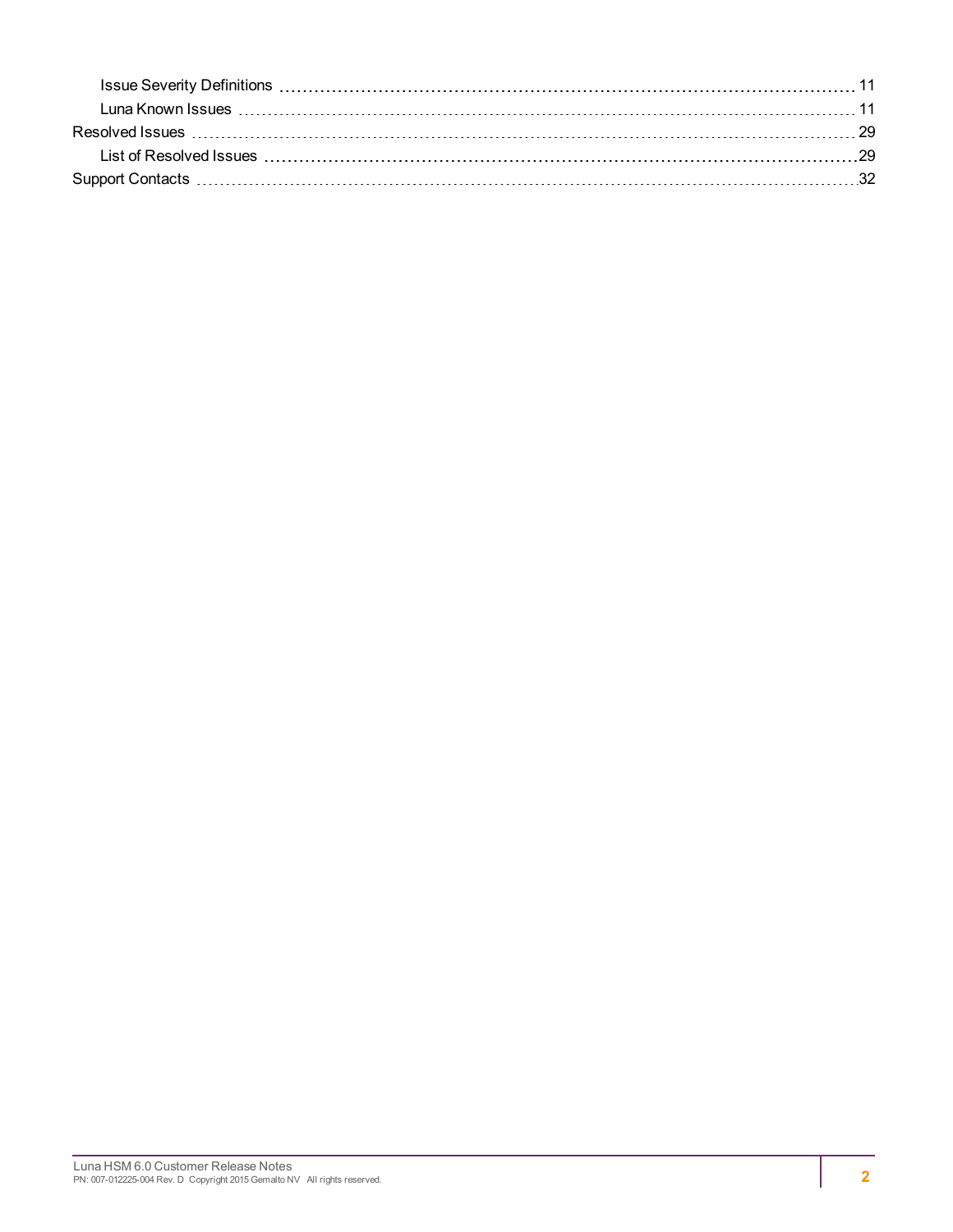# <span id="page-2-0"></span>**Product Description**

The SafeNet family of hardware security modules (HSMs) provides FIPS-certified, PKCS#11-compliant cryptographic services in a high-performance, ultra-secure, and tamper-proof hardware package. By securing your cryptographic keys in hardware, SafeNet HSMs provide robust protection for your secure transactions, identities, and applications. They also offer high-performance encryption, decryption, authentication, and digital signing services. SafeNet HSMs are available in the following form factors which offer multiple levels of performance and functionality:

### <span id="page-2-1"></span>**Luna SA**

Luna SA is a network-based, Ethernet-attached HSM appliance that offers up to 100 HSM partitions, high-availability configuration options, remote management PED and backup, and dual hot-swappable power supplies. Luna SA provides cryptographic services for network clients that are authenticated and registered against HSM partitions. Two models of Luna SA are available – password authenticated and PED authenticated - in two performance variants, the Luna SA-1700 and Luna SA-7000, which are capable of 1700 and 7000 (RSA 1024-bit) signings per second respectively.

### <span id="page-2-2"></span>**Luna PCI-E**

Luna PCI-E is a PCI-E form factor HSM that is installed directly into an application server to provide cryptographic services for the applications running on the server. Two models of Luna PCI-E are available – password authenticated and PED authenticated - in two performance variants, the Luna PCI-E-1700 or PCI-E-7000 which are capable of 1700 and 7000 (RSA 1024-bit) signings per second respectively.

### <span id="page-2-3"></span>**Luna G5**

Luna G5 is a USB-attached HSM that is attached directly to an application server, to provide cryptographic services for the applications running on the server.

# <span id="page-2-4"></span>**Release Description**

Luna HSM 6.0 introduces some major features to improve the scalability and enhance the ability to work in multi-tenant environments.

### <span id="page-2-5"></span>**Luna HSM 6.0 Security Patch**

This firmware patch for Luna G5 and Luna PCI-E and Luna SA to firmware version 6.2.5 or 6.10.9 or 6.20.2 or 6.21.2 or 6.22.3, addresses a vulnerability described in security bulletin 150512-1. We recommend that you install this patch immediately on all applicable HSMs.

Find the update instructions in document 007-013037-001 Luna HSM Firmware Vulnerability Update Sheet, accompanying the patch.

<span id="page-2-6"></span>See also the FIPS comments below, and the effects of the current patch on firmware update paths.

### **SIM Migration Patch**

If you want to migrate a SIM-based HSM to Luna SA, please contact technical support to obtain a patch to support the migration before you begin. Reference DOW3216 in your query.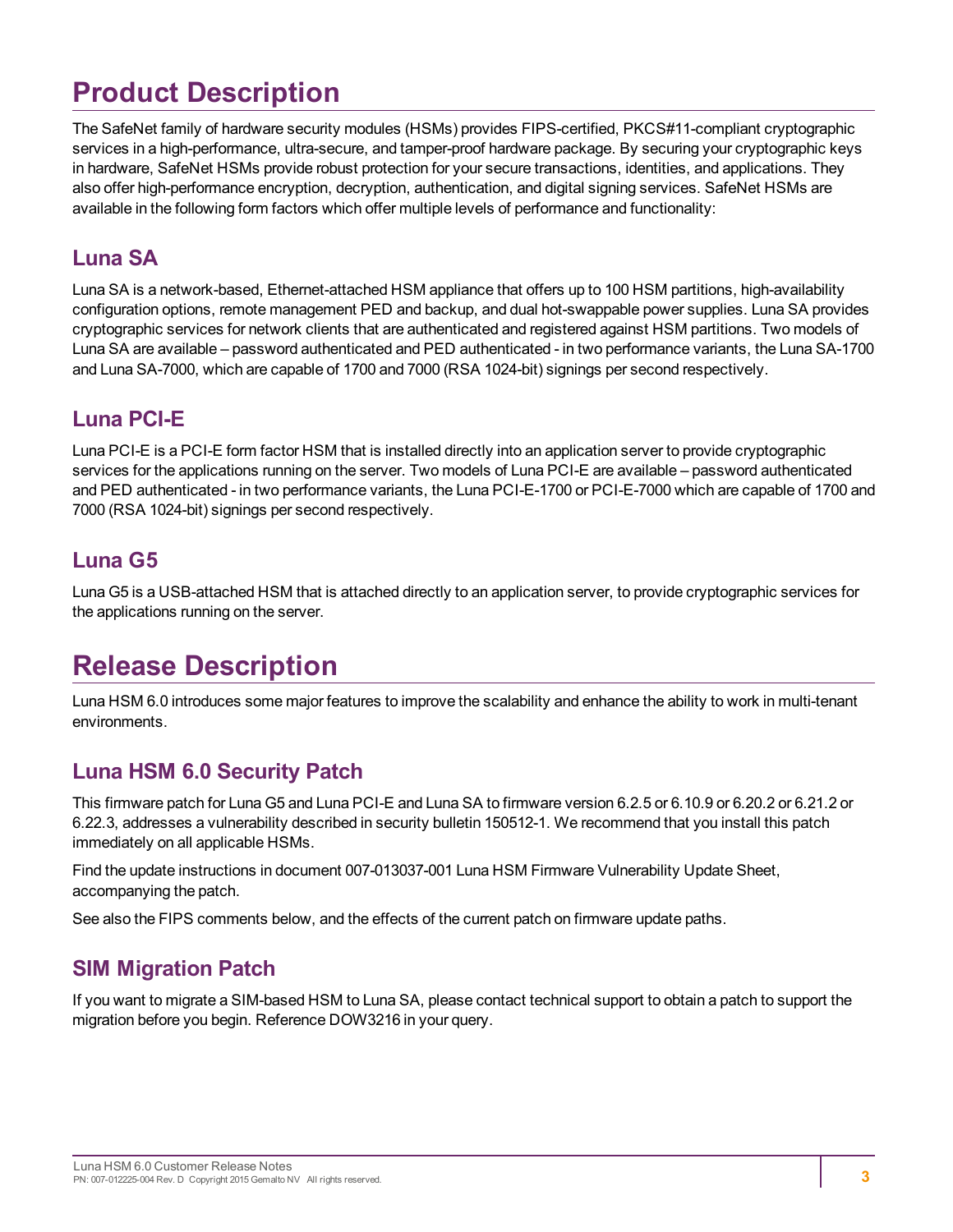### <span id="page-3-0"></span>**About FIPS Validation**

Some organizations require that their HSMs be validated by the Cryptographic Module Validation Program (CMVP) to conform to the Federal Information Processing Standards (FIPS) Security Requirements for Cryptographic Modules. If you require FIPS-validated HSMs, refer to the following sections for the FIPS-validation status of the products supported by Luna HSM 6.x at the time of this documents release.

For the most up-to-date information, refer to the following web sites or contact SafeNet Customer Support at support@safenet-inc.com to determine when a particular version of a Luna HSM receives FIPS validation:

- **•** Modules in Process: <http://csrc.nist.gov/groups/STM/cmvp/documents/140-1/140InProcess.pdf>
- **•** Completed Validations Vendor List: <http://csrc.nist.gov/groups/STM/cmvp/documents/140-1/1401vend.htm>

#### **Luna SA and Luna PCI-E**

The Luna K6 (PCIe) HSM with firmware version 6.2.1 or 6.2.5, used inside the Luna SA and alone as Luna PCI-E, has received the following FIPS 140-2 validations:

- **•** FIPS 140-2 Level 2 validation
	- **–** certificate # 1693 for f/w 6.2.1
	- **–** new certs with new numbers covering f/w 6.2.5 expected shortly (in Coordination)
- **•** FIPS 140-2 Level 3 validation
	- **–** certificate # 1694) for f/w 6.2.1
	- **–** new certs with new numbers covering f/w 6.2.5 expected shortly (in Coordination)
- **•** FIPS 140-2 Level 2 validation (certificate # 2427) for f/w 6.10.9
- **•** FIPS 140-2 Level 3 validation (certificate # 2428) for f/w 6.10.9

#### **Luna G5**

Luna G5 with firmware 6.2.3 (see note below about version 6.2.5) has received the following FIPS 140-2 certificates:

- **•** FIPS 140-2 Level 2
	- **–** certificate # 1958 update of existing cert now lists f/w 6.2.5
	- **–** certificate # 2403 for firmware 6.10.9
- **•** FIPS 140-2 Level 3
	- **–** certificate # 1957 update of existing cert now lists f/w 6.2.5)
	- **–** certificate # 2426 for firmware 6.10.9

### <span id="page-3-1"></span>**About Common Criteria**

Some organizations specify Common Criteria evaluation for equipment and systems that they deploy. We submit fewer products/versions for CC evaluation than we do for FIPS validation, due to relative demand, cost, and the much longer time-frames involved. Completed CC evaluations: <http://www.commoncriteriaportal.org/products/>

# <span id="page-3-2"></span>**New Features and Enhancements**

The following are summaries of features new to Luna HSM in release 6.0.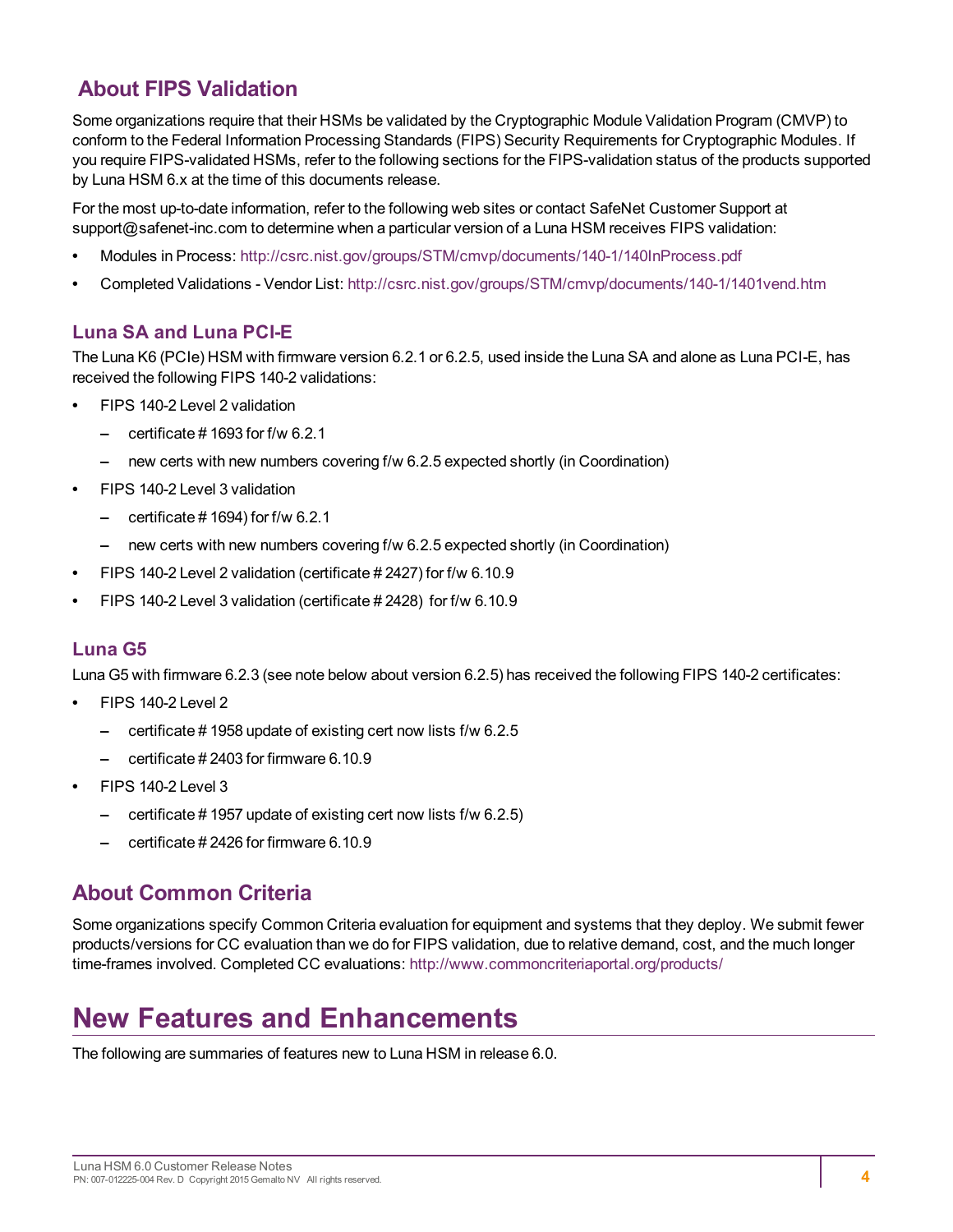#### **50 and 100 Partitions - Scalability**

Where formerly you had the option to use the factory-default two application partitions per Luna SA, with option to upgrade to 5, 10, or 20 partitions, you now have the additional option to expand that number to 50 or 100 application partitions per Luna SA. This could prove especially useful in cloud applications and crypto-as-a-service offerings. **[no firmware dependency]**

#### **PPSO**

Per-Partition Security Officer (PPSO) allows each application partition to have its own Security Officer and to be separately managed. Formerly, every partition was created by the HSM Security Officer, and then remained under the central management of that Security Officer. Now, with the PPSO option, the HSM SO creates an application partition, but can hand it off to a different Security Officer who has administrative ownership of that partition. The HSM SO can still see that the application partition exists, and can destroy it when it is no longer needed, but the content and management of the partition are invisible and inaccessible to the HSM SO. The Partition SO sets policies, creates roles and performs all other management functions independently, and without any outside oversight. **[requires firmware version 6.22.0 or newer]**

#### **STC**

The Secure Trusted Channel (STC) option takes the Luna SA Network Trust Link (NTL) to a new level, enabling more convenient setup of client-to-application-partition links while offering the possibility to lock the client ability to access a Luna SA partition to specific host computers with the STC soft token. The soft token can also be duplicated, enabling an elastic client model where that is an important consideration.

Alternatively, you have the option to tie that authentication and access control to a portable hardware token, which can be carried to (and used from) any LunaClient computer.

**[requires firmware version 6.22.0 or newer]**

#### **Port Bonding/Teaming**

Luna SA's two physical interfaces, eth0 and eth1, can be configured into a single virtual interface, bond0, for a roundrobin load-balancing service.This service provides a hot standby mode in the event of network interface failure. **[no firmware dependency]**

#### **SNMP Traps and Alarms**

SNMP traps for failures and alarms are extended in the following sub-systems: fans, power supplies, motherboard voltages, system battery, system clock, HSM, NTLS and disk drive. **[no firmware dependency]**

# <span id="page-4-0"></span>**Advisory Notes**

<span id="page-4-1"></span>This section highlights important issues you should be aware of before deploying this release.

### **Minimum Recommended Firmware for Luna Remote Backup HSM**

With firmware older than version 6.10.x, 'ped connect' fails to work properly. The lunacm command returns "No Error, but the PED ID remains set to 1 and PedServer "Client Information" shows "Not Available". We recommend that you update the Luna Backup HSM firmware to version 6.10.x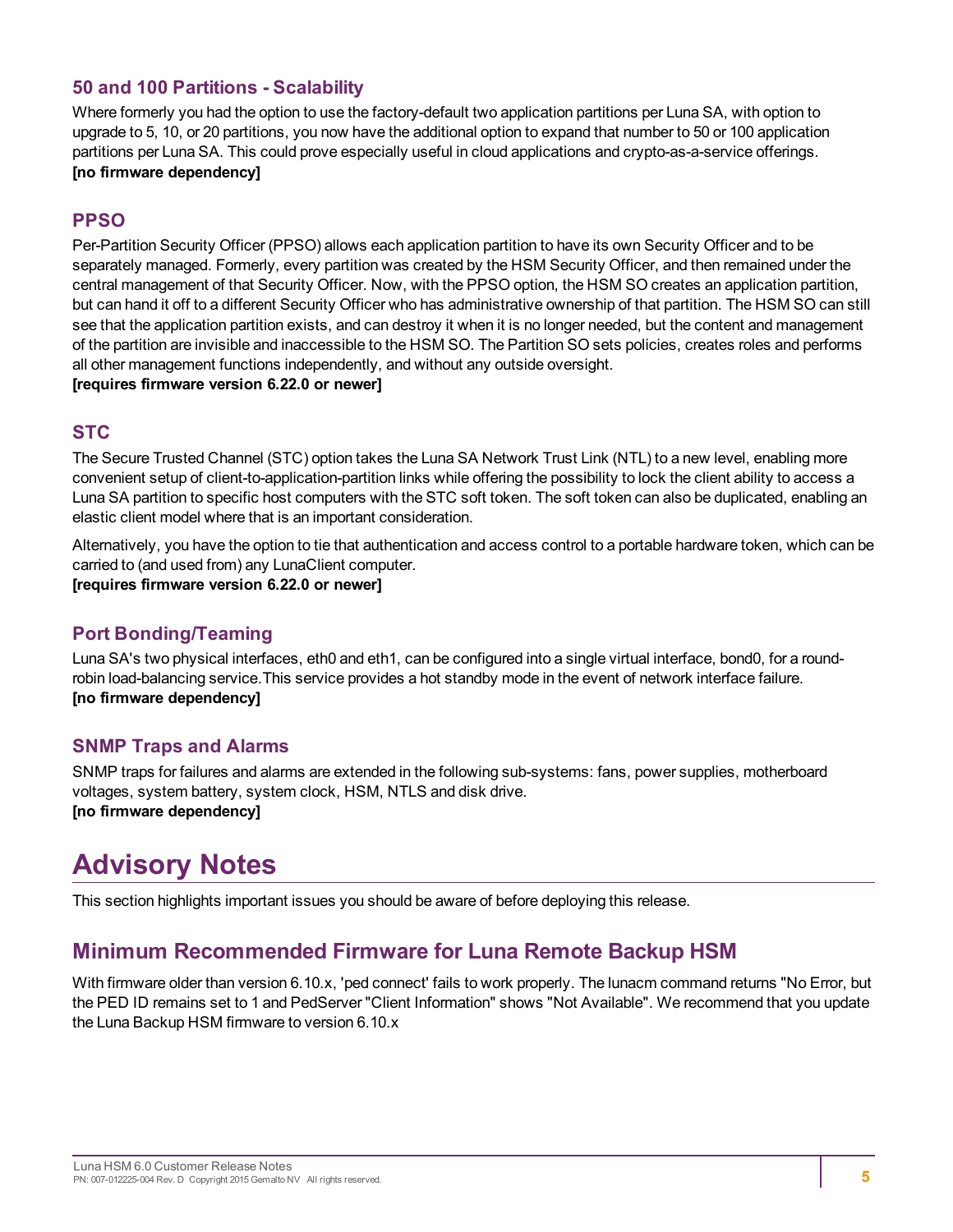### <span id="page-5-0"></span>**RSA Key Sizes and FIPS**

The NIST SP800-131A transition required that RSA keygen be restricted to RSA-2048 and RSA-3072 sizes only. Therefore, when FIPS mode is on (HSM policy 12 "Allow non-FIPS algorithms" set to "No"), RSA-1024 and RSA-4096 are unavailable.

# <span id="page-5-1"></span>**Migration Notes**

Luna HSM 6.0 introduces significant changes to way in which the product operates. Refer to the Luna HSM 6.0 Update Instructions for descriptions of the tasks you might need to perform to successfully migrate your HSMs to Luna HSM 6.0.

# <span id="page-5-2"></span>**Compatibility and Upgrade Information**

This section provides the following information:

"Upgrade [Paths" below](#page-5-3)

<span id="page-5-3"></span>"Supported Software and [Firmware" below](#page-5-4)

### **Upgrade Paths**

| Component                  | Directly from version                                                                                                           | To version |
|----------------------------|---------------------------------------------------------------------------------------------------------------------------------|------------|
| Luna SA client software    | Any                                                                                                                             | 6.0        |
| Luna SA appliance software | $5.2.3$ , 5.2.4, 5.2.6, 5.3.0, 5.3.1, 5.3.3, 5.3.5,  <br>5.3.6, 5.4.0, 5.4.1, 5.4.2, 5.4.3, 5.4.4, 5.4.6,<br>5.4.7 [see Note 1] | 6.0        |
| <b>HSM</b> firmware        | 6.2.1, 6.10.1, 6.10.x, 6.20.0, 6.21.0 [see<br>Note 21                                                                           | 6.22.0     |

[NOTE 1: If Luna appliance software is older than version 5.2.3-1, you must update to appliance software version 5.2.3-1 before updating to appliance software version 6.0. Refer to the earlier upgrade documentation provided by SafeNet Technical Support. ]

[NOTE 2: If HSM firmware is older than version 6.2.1, you must update to firmware version 6.2.1 before updating to firmware 6.22.0. Refer to the earlier upgrade documentation provided by SafeNet Technical Support.

Luna Backup HSMs at their current firmware version, if you wish, and will work to backup and restore newer-firmware HSMs. Backup HSMs do not perform cryptographic operations on the objects that they archive, so there is no urgent requirement to update.]

### <span id="page-5-4"></span>**Supported Software and Firmware**

The following table lists the supported firmware/software versions for the various components supported in this release.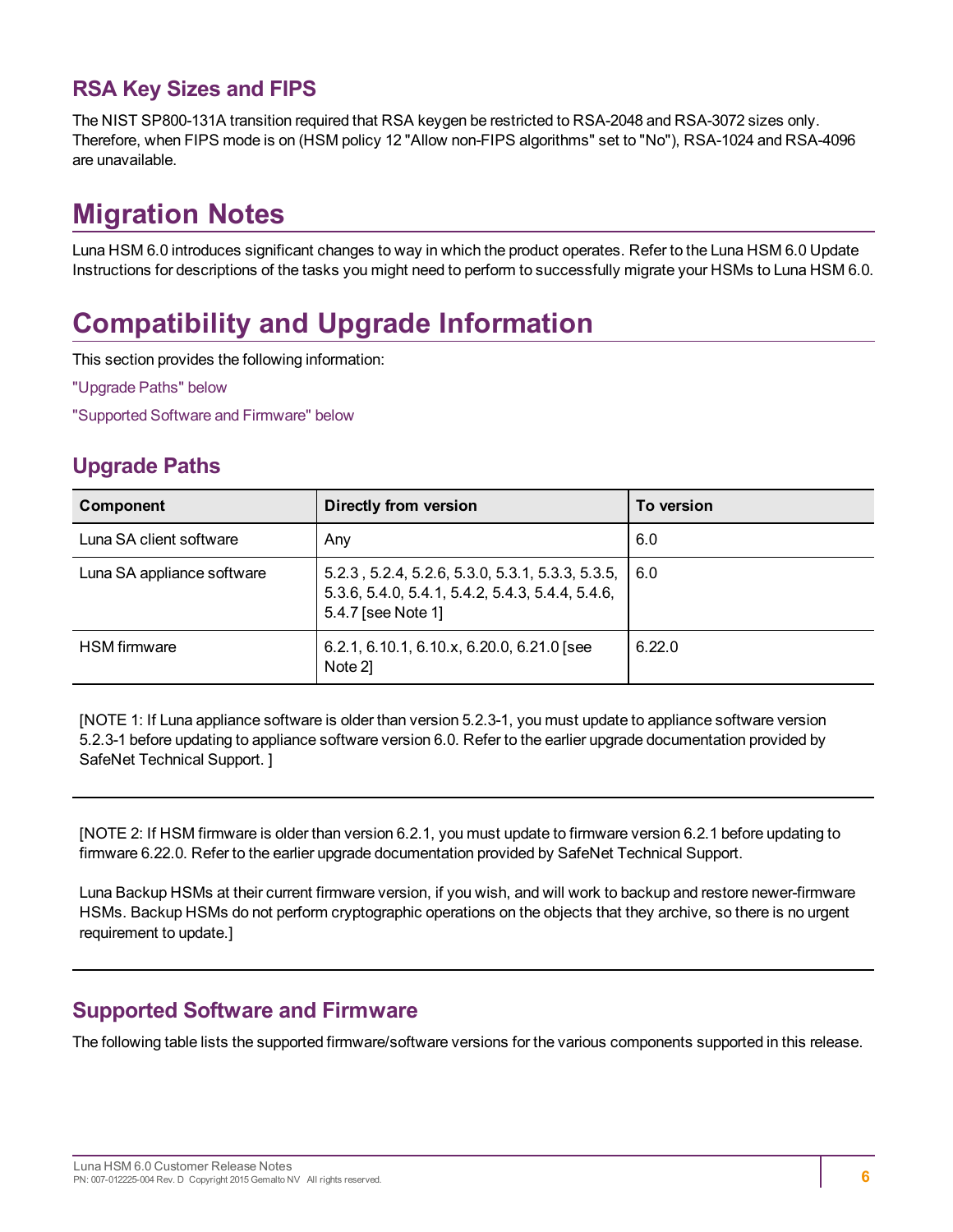| <b>Component</b>                                                                                                                      | <b>Version</b>                        |
|---------------------------------------------------------------------------------------------------------------------------------------|---------------------------------------|
| Luna HSM client software                                                                                                              | 6.0                                   |
| Luna SA appliance software                                                                                                            | 6.0                                   |
| Luna SA firmware                                                                                                                      | 6.2.5 through 6.22.2                  |
| Luna PCI-E firmware                                                                                                                   | 6.2.5 through 6.22.2                  |
| Luna G5 firmware                                                                                                                      | 6.2.5 through 6.22.2                  |
| Luna Remote Backup HSM firmware                                                                                                       | 6.0.8 [see Note 1]                    |
| Luna PED 2/ PED 2 Remote firmware versions<br>- minimum required 2.4.0-3<br>- version shipped 2.5.0-3<br>- option to upgrade to 2.6.0 | 2.4.0-3 through 2.6.0<br>[see Note 2] |

[NOTE 1: The Luna Remote Backup HSM performs archiving only, and has no ability to perform cryptographic operations using the keys and objects that it contains. Therefore it can remain at firmware version 6.0.8 (or any higher version); no advantage is gained by updating to newer firmware.]

[ NOTE 2: Version 2.4.0-3 is the PED version required for basic PED and Remote PED function with Luna HSM 5.x or 6.x. For newer options like SFF backup, newer versions of PED firmware are needed. Refer to the table in the *HSM Administration Guide*, on the page "Using the PED", under heading "Versions".]

# <span id="page-6-0"></span>**Upgrade Paths**

This section summarizes upgrade paths for Client software, HSM firmware, and (if applicable) SafeNet appliance software.

### <span id="page-6-1"></span>**Upgrade Paths for Security Patch**

The security patch has specific previous firmware versions from which patch updates can be directly installed. Once the patch is installed, you can update only to a firmware version that is also secured by the equivalent patch. See tables below.

### **Upgrade Paths for Secure Firmware**

The following upgrade paths are available in this patch. If your HSM is at a lower software or firmware version than those indicated in the "current software version" and "current firmware version" columns, upgrade to an indicated current version, and then apply the secure patch.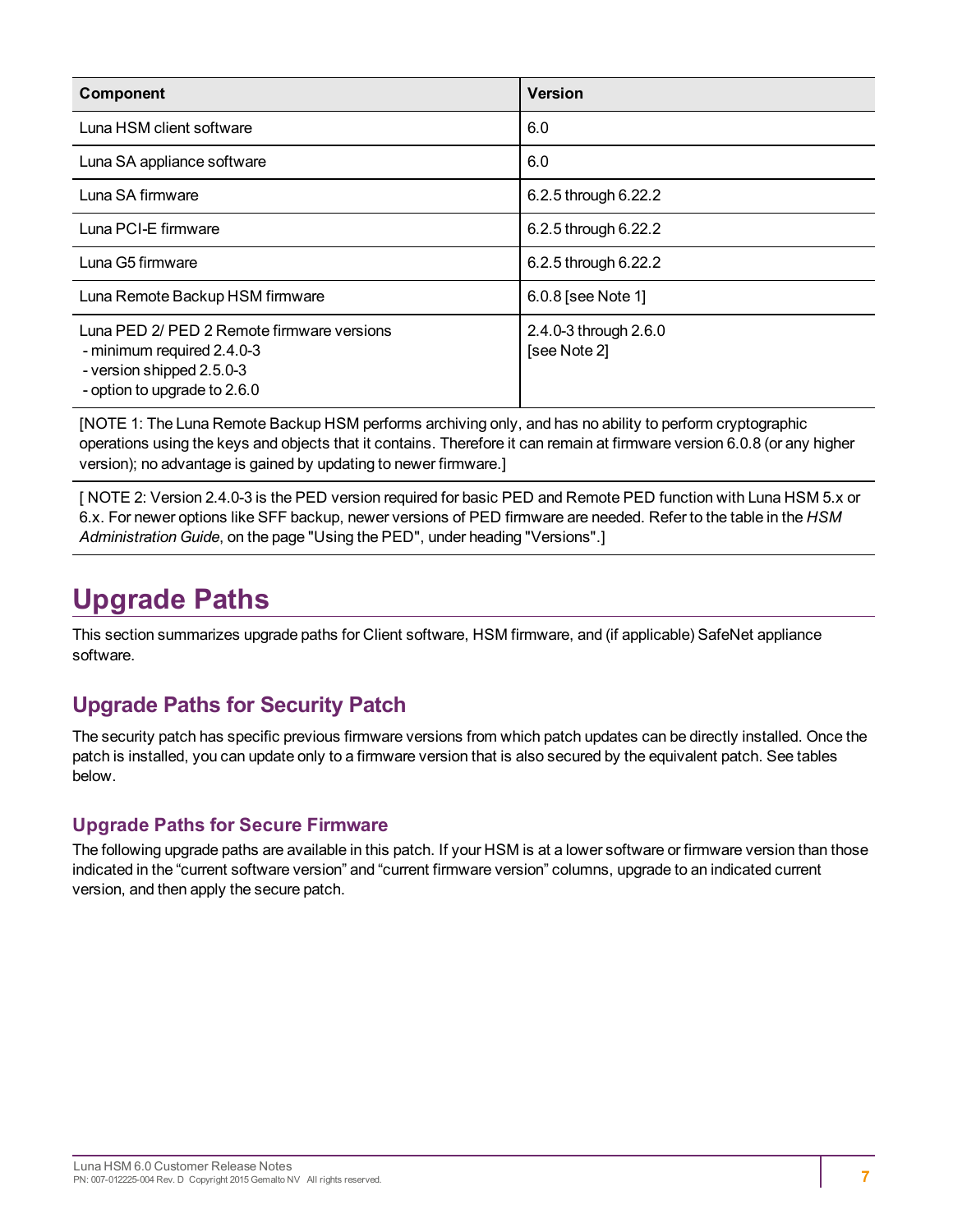| Software Version / Release FW | <b>Available Firmware Releases</b> | <b>Recommended Firmware</b> | <b>FIPS Target</b> |
|-------------------------------|------------------------------------|-----------------------------|--------------------|
| 6.0 / 6.22.0                  | 6.2.1                              | 6.2.5 or 6.10.9             | Validated          |
|                               | 6.10.1                             | 6.10.9                      | Validated          |
|                               | 6.10.2                             |                             |                    |
|                               | 6.10.7                             |                             |                    |
|                               | 6.20.0                             | 6.20.2                      | Not Planned        |
|                               | 6.21.0                             | 6.21.2                      | Not Planned        |
|                               | 6.22.0                             | 6.22.3                      | In Planning        |
|                               | 6.22.2                             |                             |                    |



**Note:** If you have a PKI bundle including a Luna SA and an attached Luna G5 running in PKI mode, often the Luna G5 has earlier firmware than the Luna SA. Upgrade the Luna SA first, following the above upgrade paths. Then, when you upgrade the firmware on the associated Luna G5, the Luna G5 upgrades to the same firmware version as is installed on the Luna SA.

#### **Figure 1: Firmware Upgrade Paths Diagram**



# <span id="page-7-0"></span>**Supported Operating Systems**

This section lists the supported operating systems for the Luna HSM client and Remote PED server.

#### **Luna Client**

層

**Note:** The Luna SA client works in virtual environments. Luna G5 and PCI-E are not supported in virtual environments.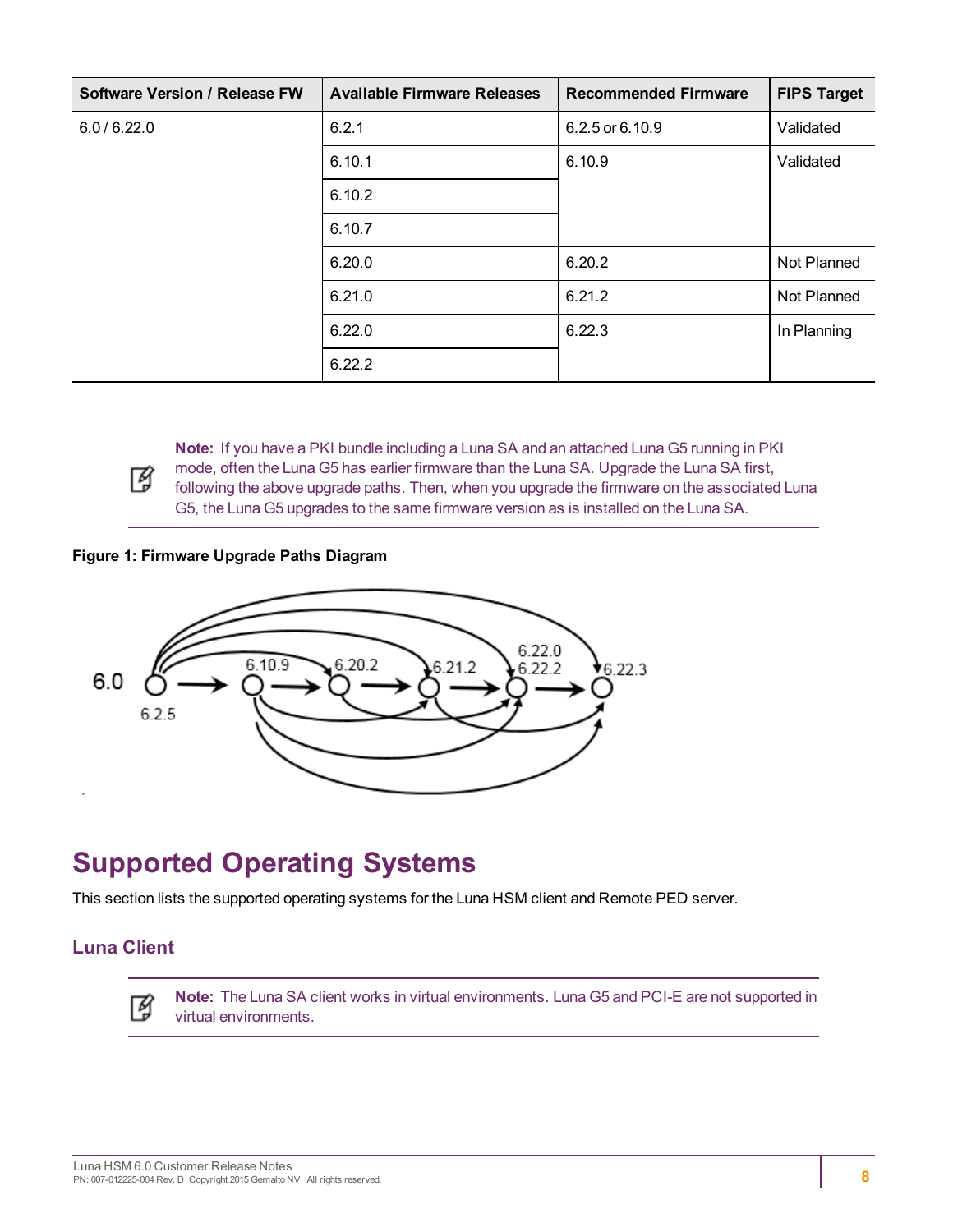| <b>Operating System</b>                                | Version             | 64-bit client | 32-bit<br>client<br>on 64-bit<br><b>OS</b> | 32-bit<br>client |
|--------------------------------------------------------|---------------------|---------------|--------------------------------------------|------------------|
| Windows                                                | 2008 R2             | Yes           | Yes                                        | No               |
|                                                        | 2012 and<br>2012 R2 | Yes           | Yes                                        | <b>No</b>        |
| Redhat-based Linux (including variants like CentOS and | 5                   | Yes           | Yes                                        | Yes              |
| Oracle Enterprise Linux)                               | 6                   | Yes           | Yes                                        | Yes              |
|                                                        | $\overline{7}$      | Yes           | Yes                                        | Yes              |
| OpenSuse Linux                                         | 11.4                | Yes           | Yes                                        | Yes              |
|                                                        | 12                  | Yes           | Yes                                        | Yes              |
|                                                        | 13                  | Yes           | Yes                                        | Yes              |
| Debian                                                 | 6                   | Yes           | n/a                                        | Yes              |
|                                                        | $\overline{7}$      | Yes           | Yes                                        | Yes              |
| FreeBSD                                                | 8.3, 8.4            | Yes           | Yes                                        | Yes              |
|                                                        | $\boldsymbol{9}$    | Yes           | Yes                                        | Yes              |
|                                                        | 10                  | Yes           | Yes                                        | Yes              |
| Solaris SPARC                                          | 10 <sup>°</sup>     | Yes           | Yes                                        | No               |
|                                                        | 11, 11.1,<br>11.2   | Yes           | Yes                                        | No               |
| Solaris x86                                            | 10 <sup>°</sup>     | Yes           | Yes                                        | Yes              |
|                                                        | 11, 11.1,<br>11.2   | Yes           | Yes                                        | <b>No</b>        |
| AIX (Luna SA only. Luna G5 and Luna PCI-E are not      | 6.1                 | Yes           | Yes                                        | <b>No</b>        |
| supported on AIX for this release.)                    | 7.1                 | Yes           | Yes                                        | No               |

NOTE 1: Luna SA and Luna PCI-E supported; Luna G5 is not supported with HP-UX for this release.

NOTE 2: Luna SA supported; Luna G5 and Luna PCI-E not supported with AIX for this release.

NOTE 3: Luna SA supported; Luna G5 and Luna PCI-E not supported with OSX for this release.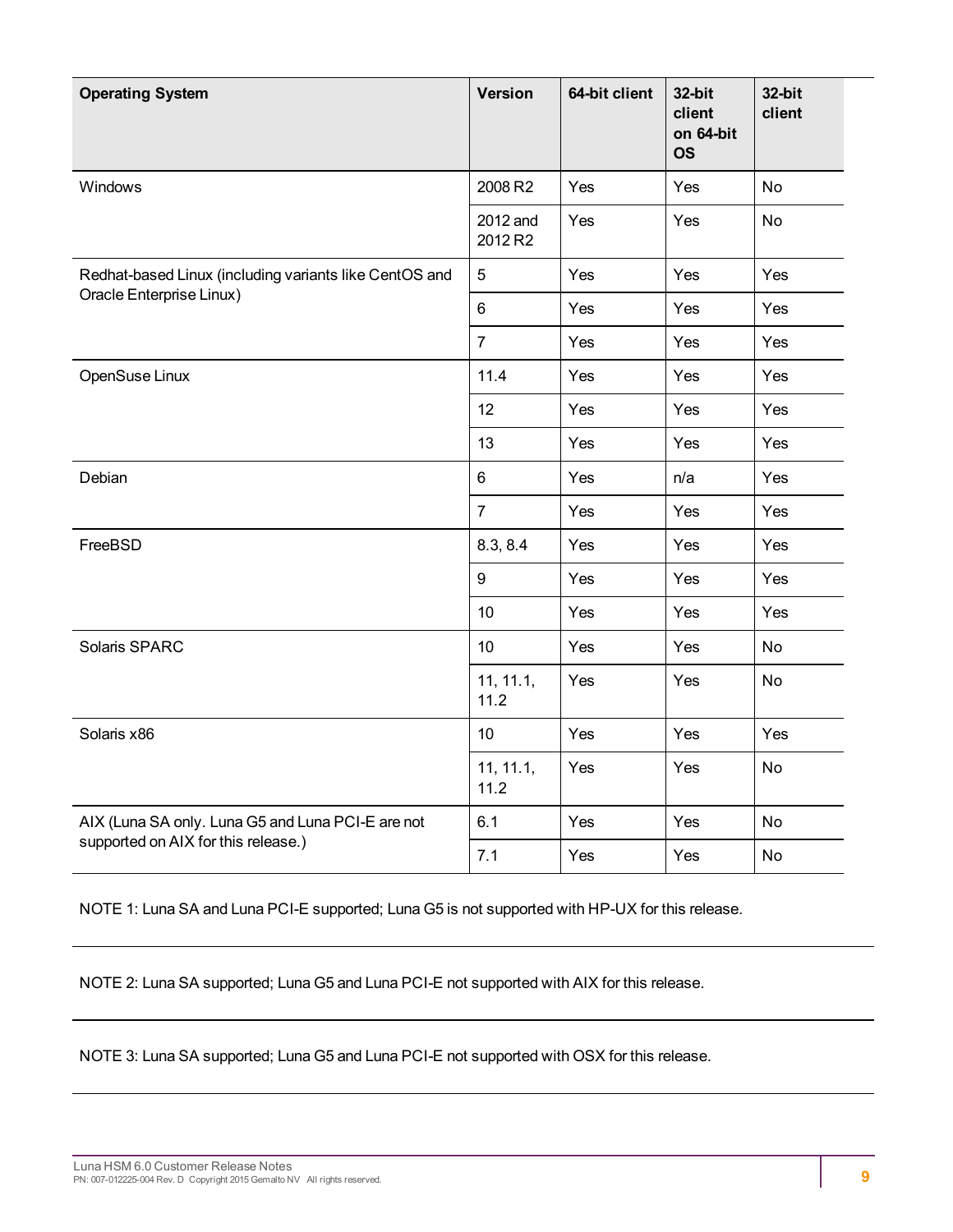#### **Remote PED Server**

The remote PED server must be installed on any workstation used to host a remote PED. The Remote PED server software is supported on the following Windows operating systems only:

- **•** Windows 2012 and 2012 R2;
- **•** Windows 2008 R2
- <span id="page-9-0"></span>**•** Windows 7 (64-bit)

### **Supported APIs**

The following APIs are supported :

- **•** PKCS#11 2.20
- **•** Java 5 [See Note below]
- **•** Java 6 [See Note below]
- **•** Java 7
- **•** Java 8
- **•** OpenSSL
- **•** Microsoft CAPI
- **•** Microsoft CNG

冏

**Note:** Luna HSM 6.0.x is the **last release** to maintain support for Java 5 and Java 6. With future releases, and until further notice, only Java 7 and above will be supported.

### <span id="page-9-1"></span>**Advanced Configuration Upgrades**

The following are licenses that can be purchased separately, either factory-installed or customer-installed, with some restrictions.

- **•** Luna SA partition upgrades (5 , 10, 15, 20, 50, or 100)
- **•** Partition SO (PSO)
- **•** Maximum memory
- **•** ECIES acceleration
- <span id="page-9-2"></span>**•** Korean algorithms

### **Server Compatibility**

The Luna PCI-E card and Luna G5 USB-connected HSM are tested for compatibility with some commonly used servers. Other servers might work, but are untested.

| Server    | slot(s) | <b>Failure</b>                                           |
|-----------|---------|----------------------------------------------------------|
| Dell R620 | 2       | Does not fit in slot 2 (but does fit and work in slot 1) |
| Dell R720 |         | HSM card not detected in slot 1                          |

Specifically, we have noticed compatibility problems with: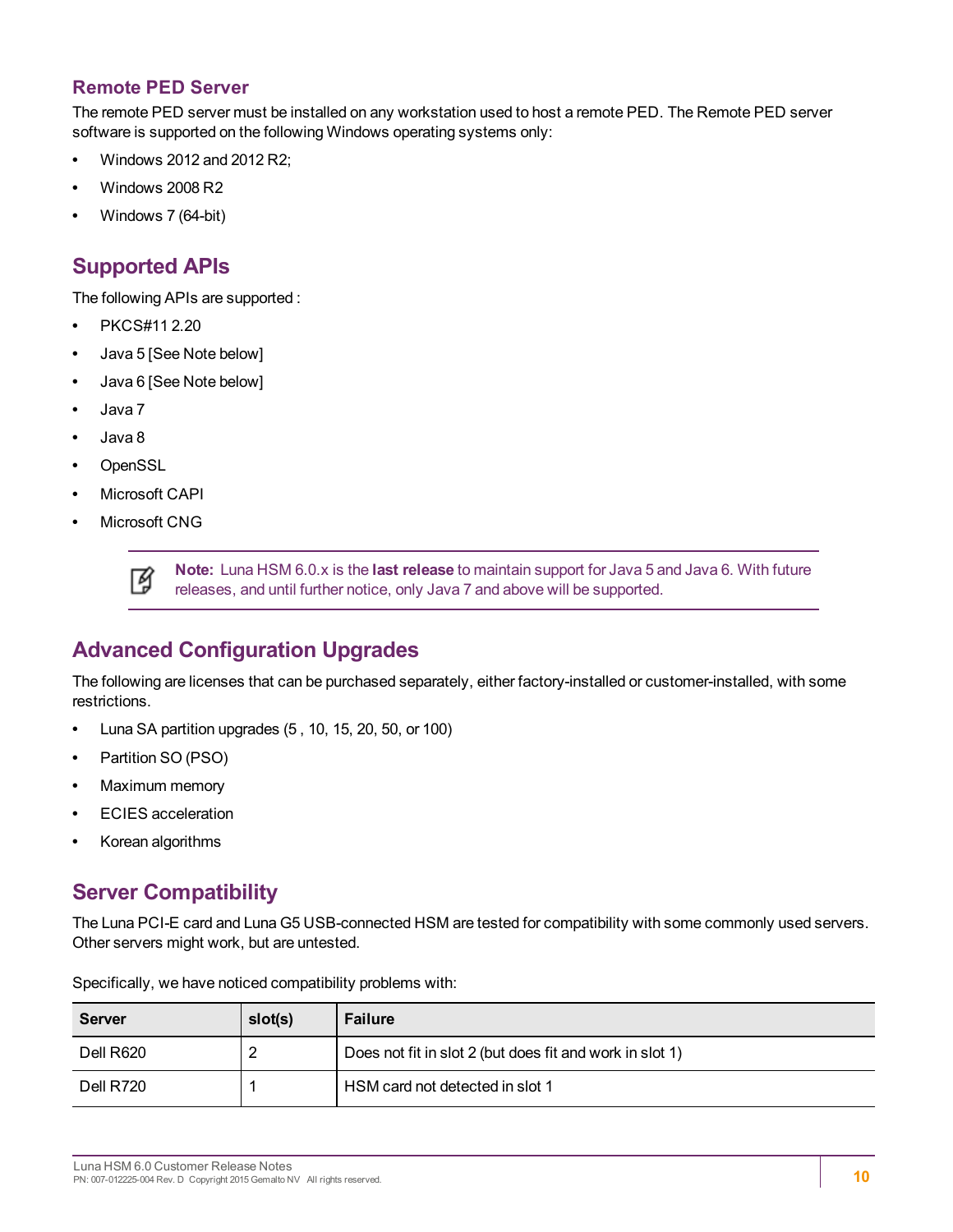| <b>Server</b> | slot(s)     | <b>Failure</b>                                                                   |
|---------------|-------------|----------------------------------------------------------------------------------|
|               |             | (but works in slots 2 and 3)                                                     |
| IBM x3650 M2  | 4           | HSM card not detected in slot 4<br>(but detected and works in slots 1, 2, and 3) |
| Dell T610     | $3$ and $4$ | PCIe training error in slots 3 and 4<br>(but works in slots 1, 2, and 5)         |

#### **Luna PCI-E Server Compatibility**

The Luna PCI-E card is designed to the PCIe 1.1 standard, for use in servers with PCIe x4 slots. For further information and compatibility options, refer to the Luna HSM 6.0 Overview that is included with your HSM documentation.

# <span id="page-10-0"></span>**Known Issues**

This section lists the issues known to exist in the product at the time of release. Workarounds are provided where available.

### <span id="page-10-1"></span>**Issue Severity Definitions**

The following table defines the severity of the issues listed in this section.

| <b>Priority</b> | <b>Classification</b> | <b>Definition</b>                |
|-----------------|-----------------------|----------------------------------|
| C               | Critical              | No reasonable workaround exists. |
| H               | High                  | Reasonable workaround exists.    |
| M               | Medium                | Medium level priority problems.  |
|                 | Low                   | Lowest level priority problems.  |

### <span id="page-10-2"></span>**Luna Known Issues**

| <b>Issue</b>                                                   | <b>Severity</b> | <b>Synopsis</b>                                                                                                                                                                                                                                                                                                                                                                                                                             |
|----------------------------------------------------------------|-----------------|---------------------------------------------------------------------------------------------------------------------------------------------------------------------------------------------------------------------------------------------------------------------------------------------------------------------------------------------------------------------------------------------------------------------------------------------|
| LUC-705: Unable to establish an<br>HTL connection (UNIX/Linux) | M               | <b>Problem:</b> Attempting to establish a host trust link (HTL) connection<br>fails on UNIX and Linux platforms.<br><b>Workaround:</b> After generating the one-time token (OTT), wait for<br>about 30 seconds before transferring it to the client. Note that you<br>must transfer the token before it expires. Use the htl show command<br>to view the OTT expiry time.                                                                   |
| LUC-691: Remote PED fails to<br>connect to G5 (Solaris Sparc)  | н               | <b>Problem:</b> Attempting to use a remote PED to connect to a G5 HSM<br>attached to a Solaris client fails intermittently.<br><b>Workaround:</b> The failure is due to a timeout on the PED connection.<br>When using a remote PED to connect to a G5 hosted on a Solaris<br>client, ensure that you use the ped disconnect command on both<br>the server and client to disconnect the remote PED when you are<br>finished authenticating. |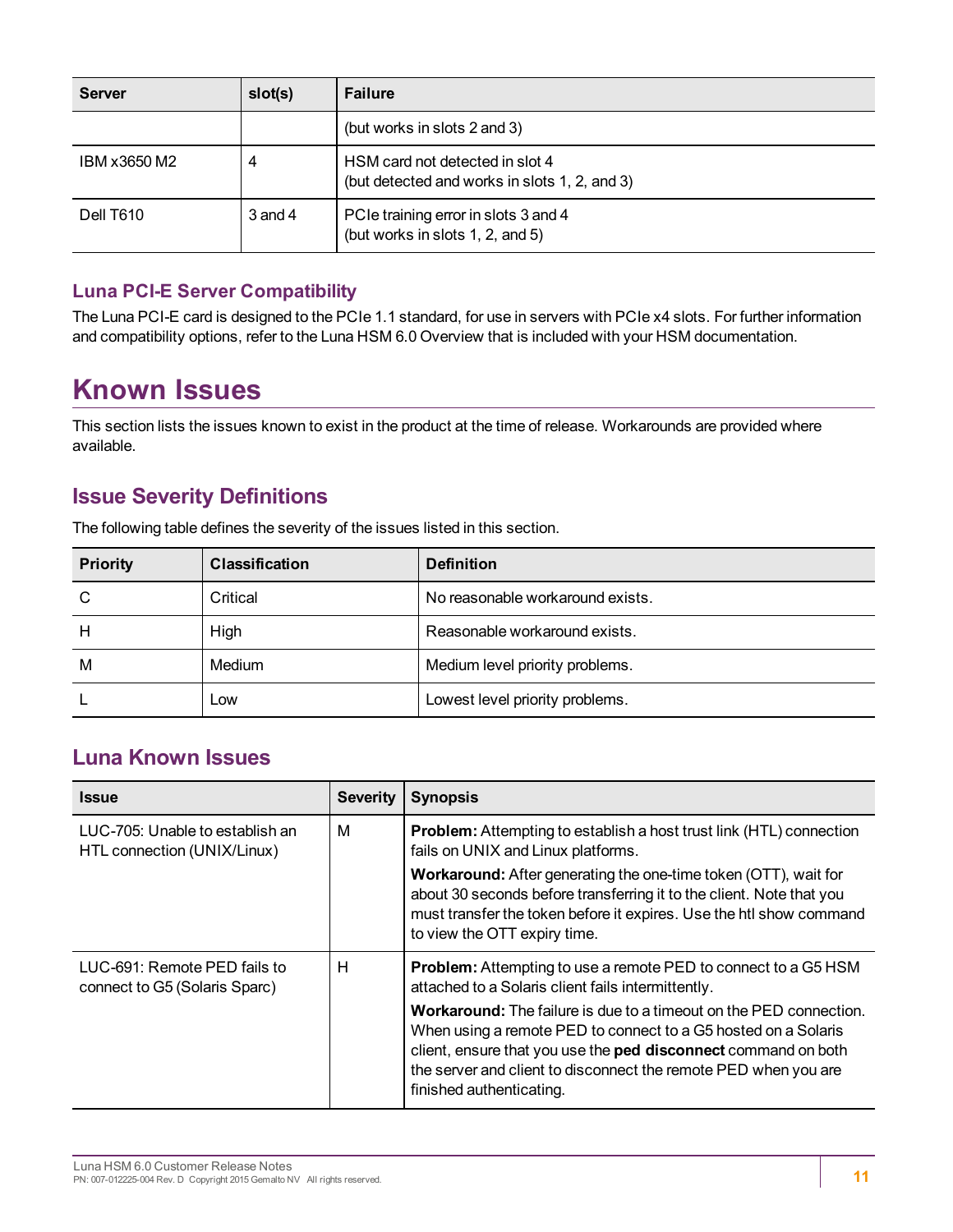| <b>Issue</b>                                                                                                                                                                                          | <b>Severity</b> | <b>Synopsis</b>                                                                                                                                                                                                                                                                                                                                                                                                                                                                                                                                                                                                                                                              |
|-------------------------------------------------------------------------------------------------------------------------------------------------------------------------------------------------------|-----------------|------------------------------------------------------------------------------------------------------------------------------------------------------------------------------------------------------------------------------------------------------------------------------------------------------------------------------------------------------------------------------------------------------------------------------------------------------------------------------------------------------------------------------------------------------------------------------------------------------------------------------------------------------------------------------|
| LHSM-18280 LunaCM:<br>*remotebackup start* cmd, crashes<br>lunacm                                                                                                                                     | M               | Problem: In LunaCM, when run the remotebackup start cmd,<br>crashes lunacm, leaving it in an indeterminate state.<br>Workaround: Exit the DOS prompt, and relaunch LunaCM to bring it<br>back.                                                                                                                                                                                                                                                                                                                                                                                                                                                                               |
| LHSM-17289 lunacm "ped vector"<br>commands missing for PPSO Ped-<br>Auth admin partition until I select a<br>legacy HSM, then go back to PPSO<br>slot                                                 | Н               | Problem: When running lunacm and selecting a Luna PCI-E PED-<br>Auth PPSO admin slot, the ped vector commands are missing,<br>meaning that setting/unsetting a remote PED key is not possible. If<br>lunacm is then pointed at a legacy firmware slot, the ped vector<br>commands are available. Then if lunacm is pointed back at the<br>original PPSO slot, the command is also there!<br>Workaround: See description above. If you encounter this problem<br>and do not have a separate HSM with legacy partition, then there is<br>no workaround. For Luna SA users, the "hsm ped vector" commands<br>are done on the appliance via lunash, so the problem never occurs. |
| LHSM-17287 Lunacm shows SA<br>HSM and partition after tearing down<br><b>STC</b> connection<br>$-$ and $-$<br>LHSM-15030 STC Token init<br>causes any hidden STC-enabled<br>partitions to be revealed | Н               | <b>Problem:</b> When using STC with a Luna SA, if the client computer<br>contains a Luna PCI-E and policy 39 is enabled for that local Luna<br>PCI-E, it can happen that after tearing down STC for the Luna SA,<br>the Luna SA partitions might be visible.<br>Workaround: Avoid setting STC policy for a locally installed HSM.<br>It is not yet supported. The above is from obscure testing scenarios,<br>and the improperly visible Luna SA partitions cannot be accessed or<br>used until you properly re-establish an STC link with the Luna SA.                                                                                                                      |
| LHSM-16838 Luna SA 6.0: STC K6<br>crashed after 7 days with LUNA_<br>RET_DEVICE_ERROR                                                                                                                 | Н               | Problem: Uptime of just 7 days and K6 crashed. Nothing heavy<br>running. Just STC enabled.<br>Workaround: None. If you are testing STC, SafeNet Technical<br>Support would appreciate a capture of the logs and of dual-port<br>dump, if this occurs.                                                                                                                                                                                                                                                                                                                                                                                                                        |
| LHSM-16776 PKI bundles: partition<br>restore failed with CA4 for migration<br>test                                                                                                                    | H               | Problem: For Luna SA, in order to migrate a pre-existing Luna CA4<br>(on Luna DOCK) PKI bundle to Luna G5, the first step is normally to<br>restore the desired object(s) from the Luna CA4 HSM to a partition<br>on the Luna SA, and then clone to the Luna G5. However, on Luna<br>HSM 6.0 the initial "restore" step fails with "RC_DATA_INVALID"<br>(even though "set legacydomain" succeeded).<br>Workaround: If possible, migrate before you upgrade to Luna HSM<br>6.0.                                                                                                                                                                                               |
| LHSM-15994 Luna SA 6.0: STC<br>client now could not get a session<br>with 2nd partition with CKR_STC_<br>CONTAINER_INVALID                                                                            | Н               | <b>Problem:</b> STC client now fails on using a 2nd partition.<br>1.STC enabled.<br>2.PSO partitions created.<br>3. More than 1 PSO partition STC key passed to 'tenant'.<br>4. Tenant registers the more than 1 PSO partitions they were given to<br>their client token. Note that the tenant cannot have admin partition<br>STC also registered to same token<br>5. Tenant proceeds as follows:<br>Initializes one PSO partition                                                                                                                                                                                                                                           |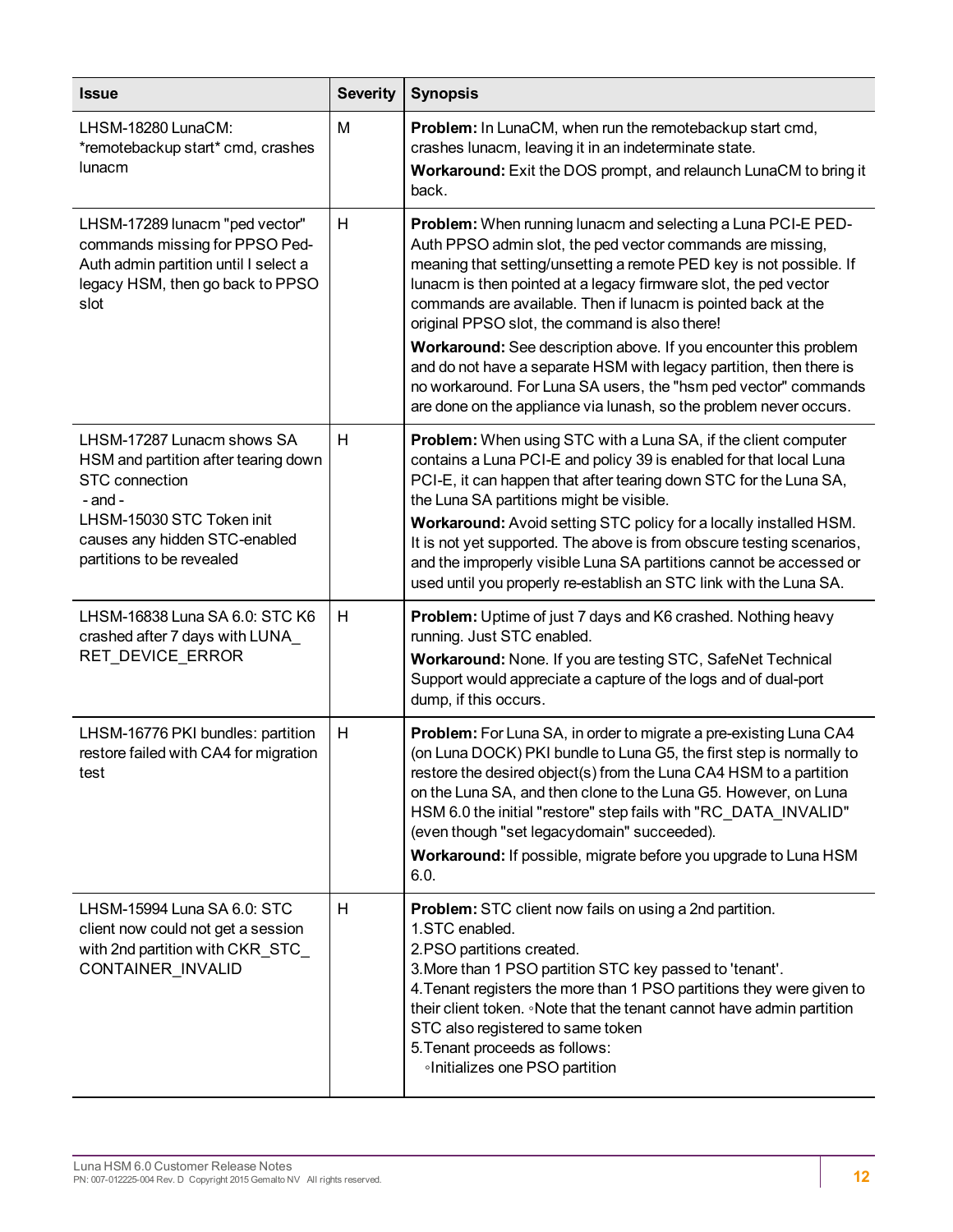| <b>Issue</b>                                                                                                           | <b>Severity</b> | <b>Synopsis</b>                                                                                                                                                                                                                                                                                                                                                                                                                                                                                                                                                                                                                                                      |
|------------------------------------------------------------------------------------------------------------------------|-----------------|----------------------------------------------------------------------------------------------------------------------------------------------------------------------------------------------------------------------------------------------------------------------------------------------------------------------------------------------------------------------------------------------------------------------------------------------------------------------------------------------------------------------------------------------------------------------------------------------------------------------------------------------------------------------|
|                                                                                                                        |                 | ∘Enables STC policy for that partition (<<< problem triggered now)<br>.Without exiting lunacm, they try to switch to and work with other<br>PSO partition<br>The problem is that in step 5, point 2 above, user is warned (in<br>lunaCM) that their active sessions will be closed upon changing STC<br>policy. The firmware does this. But client does not clear it's session<br>table. Therefore Step 5, point 3 tries to use an orphan session.<br>Workaround: Exit and relaunch lunacm.                                                                                                                                                                          |
| LHSM-15030 STC Token init<br>causes any hidden STC-enabled<br>partitions to be revealed                                | н               | Problem: If you enable the HSM policy 39 for STC on the Admin<br>partition of a PCIe K6, any non-configured slots on that HSM should<br>be hidden. However, if we then run 'stc tokenInit', all the slots that<br>should be hidden, reappear.<br>Workaround: None.                                                                                                                                                                                                                                                                                                                                                                                                   |
| LHSM-15026 LunaCM role list<br>command is broken in Solaris Sparc                                                      | H               | Problem: LunaCM role list command is broken in Solaris Sparc                                                                                                                                                                                                                                                                                                                                                                                                                                                                                                                                                                                                         |
|                                                                                                                        |                 | Workaround: Do not use "role list" in lunacm on Solaris for Luna<br>HSM release 6.0.                                                                                                                                                                                                                                                                                                                                                                                                                                                                                                                                                                                 |
| LHSM-15016 Luna SA 6.0: STC<br>hsm soft init fails with "Error: 'hsm<br>init' failed. (80000000 : LUNA_RET_<br>ERROR)" | H               | Problem: When issuing an 'HSM initialize' or 'HSM zeroize'<br>command through lunash or lunacm, the command succeeds, but<br>returns: 'LUNA_RET_ERROR' for lunash or 'CKR_GENERAL_<br>ERROR' for lunacm. LunaCM then needs a restart. This is a result of<br>the active STC link through which the command is issued being<br>dropped unilaterally by the HSM as a result of the zeorize / factory<br>reset actions.<br>Workaround: Restart lunacm.                                                                                                                                                                                                                  |
| LHSM-15004 Luna SA 6.0: STC<br>hsm soft init fails with "Error: 'hsm<br>init' failed. (80000000 : LUNA_RET_<br>ERROR)" | H               | Problem: When running initialization/zeroize for HSM with STC: 1.<br>For soft Zeorize - i.e. 'HSM init' of already initialized HSM (original<br>defect report) will work properly and return OK.<br>2. For hard zeorize - 'HSM zeroize' command will succeed but report<br>"CKR GENERAL ERROR"<br>3. For factory reset - 'HSM factoryreset' command will succeed but<br>report "CKR_GENERAL_ERROR" - HSM will not crash<br>Workaround: Be aware that init/zeroize of the HSM generates error<br>messages if STC was active, even though the init/zeroize finished<br>smoothly, without error. The errors are from STC, which loses<br>contact when the HSM zeroizes. |
| LHSM-14992 After successfully<br>enabling SRK lunacm reports<br>transport mode disabled                                | H               | <b>Problem:</b> On an HSM with firmware 6.22.0, if you enable SRK and<br>successfully imprint a purple PED Key, lunacm still shows SRK as<br>disabled. This is a display error that has not caught up with the actual<br>state of the HSM, but can be worrisome and might not be acceptable<br>to an auditor.                                                                                                                                                                                                                                                                                                                                                        |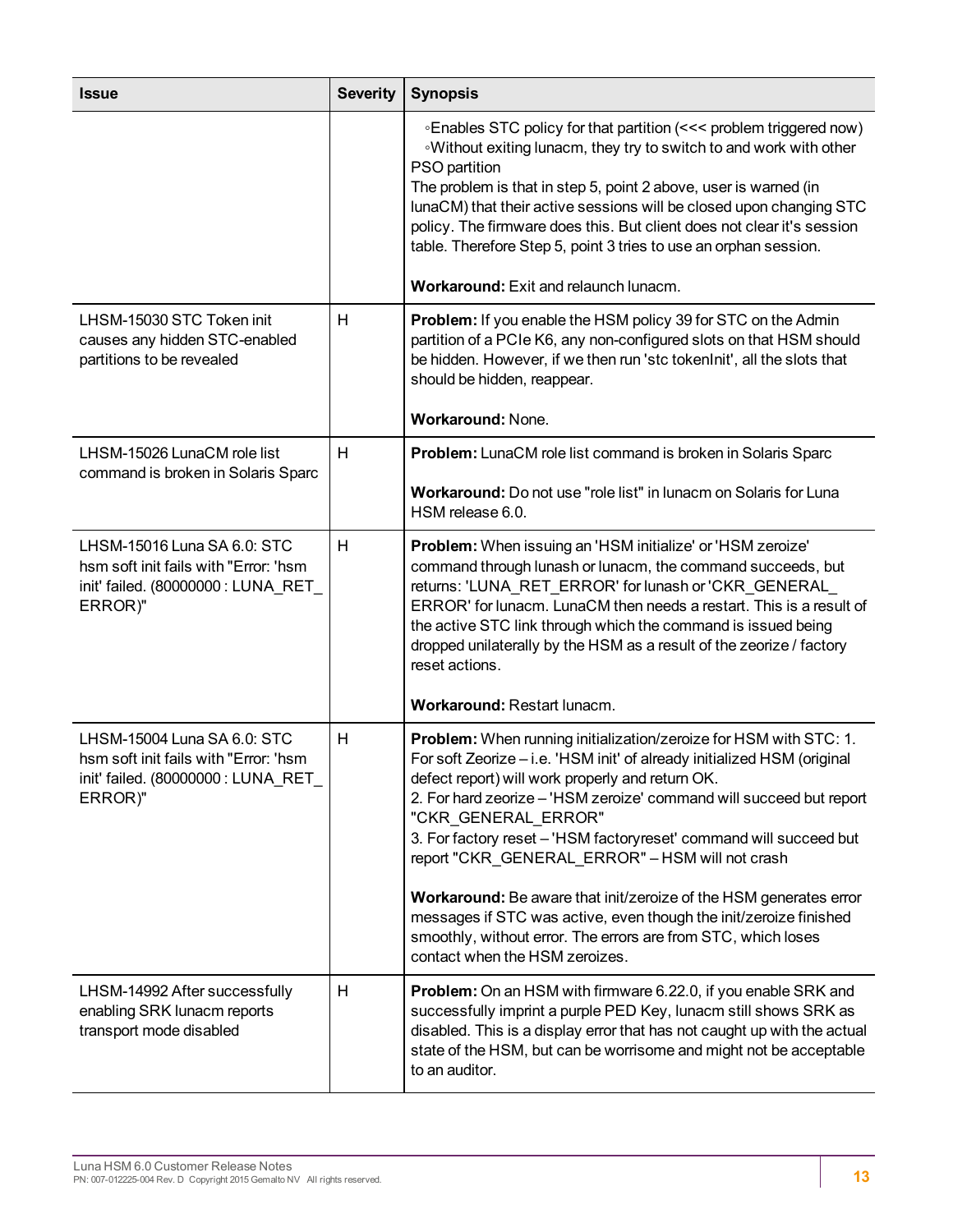| <b>Issue</b>                                                                                         | <b>Severity</b> | <b>Synopsis</b>                                                                                                                                                                                                                                                                                                                                                                                                                                                                                                                       |
|------------------------------------------------------------------------------------------------------|-----------------|---------------------------------------------------------------------------------------------------------------------------------------------------------------------------------------------------------------------------------------------------------------------------------------------------------------------------------------------------------------------------------------------------------------------------------------------------------------------------------------------------------------------------------------|
|                                                                                                      |                 | Workaround: Restart lunacm to update the cache of hsm<br>capabilities and policies. The correct state of SRK is then visible.                                                                                                                                                                                                                                                                                                                                                                                                         |
| LHSM-14577 Cannot Verify Audit<br>logging secret from source SA to<br>Centos Client: (Legacy Fw)     | H               | Problem: Cannot verify an audit "tgz" file. The file must be untarred,<br>first. Also, the system is unable to verify a log that was in progress<br>when it was archived - that is, only logs in the ready for archive<br>folder can be verified. The same log entry that was in progress at the<br>end of one log file will be present and verifiable at the beginning of the<br>next log file.<br>Workaround: Be aware of the above. The audit-log handling<br>documentation is being improved, to highlight the above information. |
| LHSM-14210 Performance loss of<br>RSA, ECDSA, Digest, AES/DES3<br>and DSA                            | H               | Problem: Comparing to Luna SA 5.4, we have performance slow-<br>down on test cases with RSA, ECDSA, Digest, AES/DES3<br>(PE1746 is disabled) and DSA. The range is about 5-10%. Detailes<br>are attached as spreadsheets.<br>AES/DES3 with PE1746 Enabled have over 20% slowing down.<br>. Workaround: None. If performance is critical, do not update at this<br>time.                                                                                                                                                               |
| (LHSM-13408) Diminished<br>performance after upgrading to<br>6.22.0 firmware.                        | H               | <b>Problem:</b> After upgrading the firmware a Luna G5 to firmware<br>6.22.0, HSM performance is reduced.<br>Workaround: Run the ureset utility (located in the Luna HSM client<br>root directory) to reset the USB driver after performing the firmware<br>upgrade.                                                                                                                                                                                                                                                                  |
| LHSM-11637 Luna G5 performance<br>slowing down arround 50% with<br>ECC and ECDH, etc.                | H               | Problem: Comparing to release 5.4, Luna G5 release 6.0<br>performance numbers are reduced with:<br>RSA Encrypt/Decrypt<br>$\bullet$<br><b>ECDSA</b><br>$\bullet$<br><b>ECDH</b><br>$\bullet$<br><b>ECIES</b><br>$\bullet$<br><b>HMAC</b><br>$\bullet$<br><b>ARIA</b><br>$\bullet$<br><b>KCDSA</b><br>$\bullet$<br>Workaround: None. If performance is critical, do not update at this<br>time.                                                                                                                                        |
| (LHSM-8424 MKS190409) The PED<br>client service does not start on<br>Solaris 11 Sparc T-5120 server. | H               | <b>Problem:</b> The PED client service from 32-bit binaries does not start<br>on Solaris 11 Sparc T-5120 server.<br><b>Workaround: None</b>                                                                                                                                                                                                                                                                                                                                                                                           |
| (IHSM-8406 MKS190450) Client<br>tools fail to detect Luna G5 on<br>'unplug and re-plug' operations.  | H               | <b>Problem:</b> When Luna G5 is unplugged and then re-plugged, the<br>client tools fail to detect it on Dell R710, Sun Fire v245 and Sparc T-<br>5120 servers.<br><b>Workaround: None</b>                                                                                                                                                                                                                                                                                                                                             |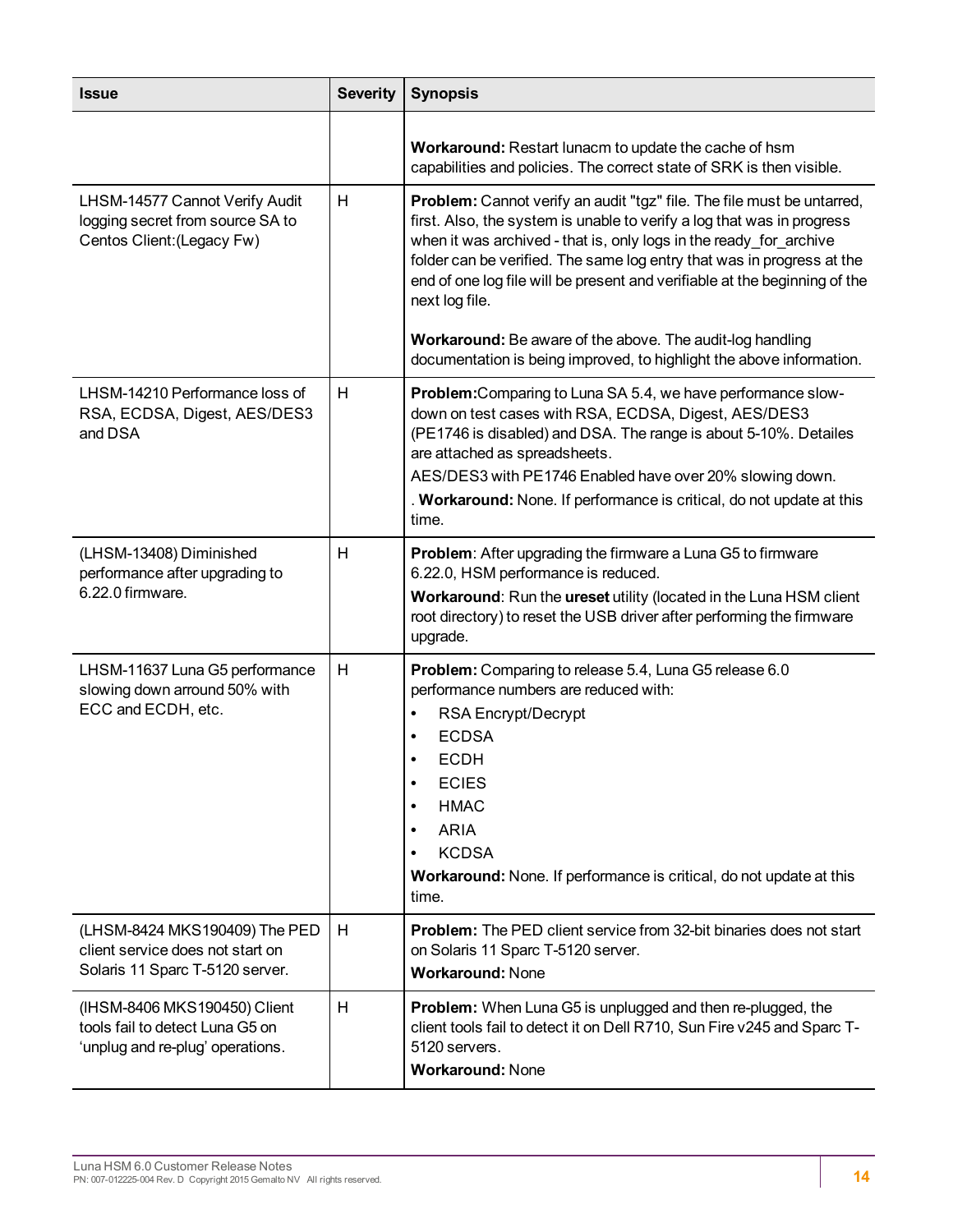| <b>Issue</b>                                                                                                                                        | <b>Severity</b> | <b>Synopsis</b>                                                                                                                                                                                                                                                                                                                                                                                                                                                                                                                                                                                                                                                                                  |
|-----------------------------------------------------------------------------------------------------------------------------------------------------|-----------------|--------------------------------------------------------------------------------------------------------------------------------------------------------------------------------------------------------------------------------------------------------------------------------------------------------------------------------------------------------------------------------------------------------------------------------------------------------------------------------------------------------------------------------------------------------------------------------------------------------------------------------------------------------------------------------------------------|
| (LHSM-5804 MKS180345 and<br>170626) change of PED related<br>timeout setting requires pedclient<br>restarting, which has impact on<br>audit logging | H               | <b>Problem:</b> While testing remote backup with a single Remote PED<br>case, it was found that timeout happens during backing up. To<br>complete a backup, pedtimeout3 value must increase in the<br>configuration file. For the change to take effect, pedclient and the<br>client application must be restarted. Because peclient is shared with<br>audit logging, restarting has an impact on audit logging. Pedclient<br>should pick up the change without restarting.<br>Workaround: None. For Luna PCI-E, audit logging is affected when<br>the restart is performed. In Luna SA, there is no provision to restart<br>pedclient, and therefore no way to make a timeout change effective. |
| (LHSM-5797 MKS182827) Luna G5<br>HA autorecovery does not work                                                                                      | H               | Problem: If you enable HA autorecovery on Luna G5, members of<br>the HA group that go down might not be autorecovered when they<br>come back online.<br>Workaround: Do not use the autorecover feature. If one of your HA<br>members goes down, restart your applications to manually restore<br>the member.                                                                                                                                                                                                                                                                                                                                                                                     |
| LHSM-18312 Luna SA 6.0: STC<br>with HA haonly and 1746 enabled in<br>the client fails with (CKR_DATA_<br>LEN_RANGE) on C_EncryptInit                | M               | <b>Problem:</b> If HA-only is set, STC fails if you attempt to enable<br>PE1746 usage.<br>Workaround: When using STC, either avoid using HA-only, or avoid<br>specifying PE1746.                                                                                                                                                                                                                                                                                                                                                                                                                                                                                                                 |
| LHSM-18310 'ped connect' doesn't<br>work with G5Base FW 6.0.8 and<br>6.2.3                                                                          | M               | <b>Problem:</b> With Luna G5 having firmware 6.0.8 or 6.2.3, 'ped<br>connect' command in lunacm returns No Error but the PED ID is set<br>to 1. On the PedServer side, however, the "Client Information:"<br>shows "Not Available"<br>Workaround: Update firmware to 6.10.x or newer.                                                                                                                                                                                                                                                                                                                                                                                                            |
| LHSM-18302 STC Status command<br>is displaying incorrect current key<br>life value when executed in SO<br>owned partition.                          | M               | Problem: The STC key life, as shown by the STC status command<br>is too small by several orders of magnitude.<br>Workaround: None.                                                                                                                                                                                                                                                                                                                                                                                                                                                                                                                                                               |
| LHSM-18299 Confusing "hsm stc<br>status" information for admin<br>channel.                                                                          | M               | Problem:<br>[sa97] lunash: > hsm changePo - po 39 - v 1<br>'hsm changePolicy' successful.<br>Policy Allow Secure Trusted Channel is now set to value: 1<br>Command Result: 0 (Success)<br>[sa97] lunash:>hsm stc status<br><b>HSM STC: Enabled</b><br>Enabled: No<br>Workaround: Be aware that the first instance does not really deal<br>with enabling, but rather with whether the policy is set or not, so<br>"HSM STC: Enabled" should say "HSM STC: Allowed".<br>The second "Enabled: No" is the STC admin channel turned on or off<br>by command. We will try to make it less confusing in future.                                                                                         |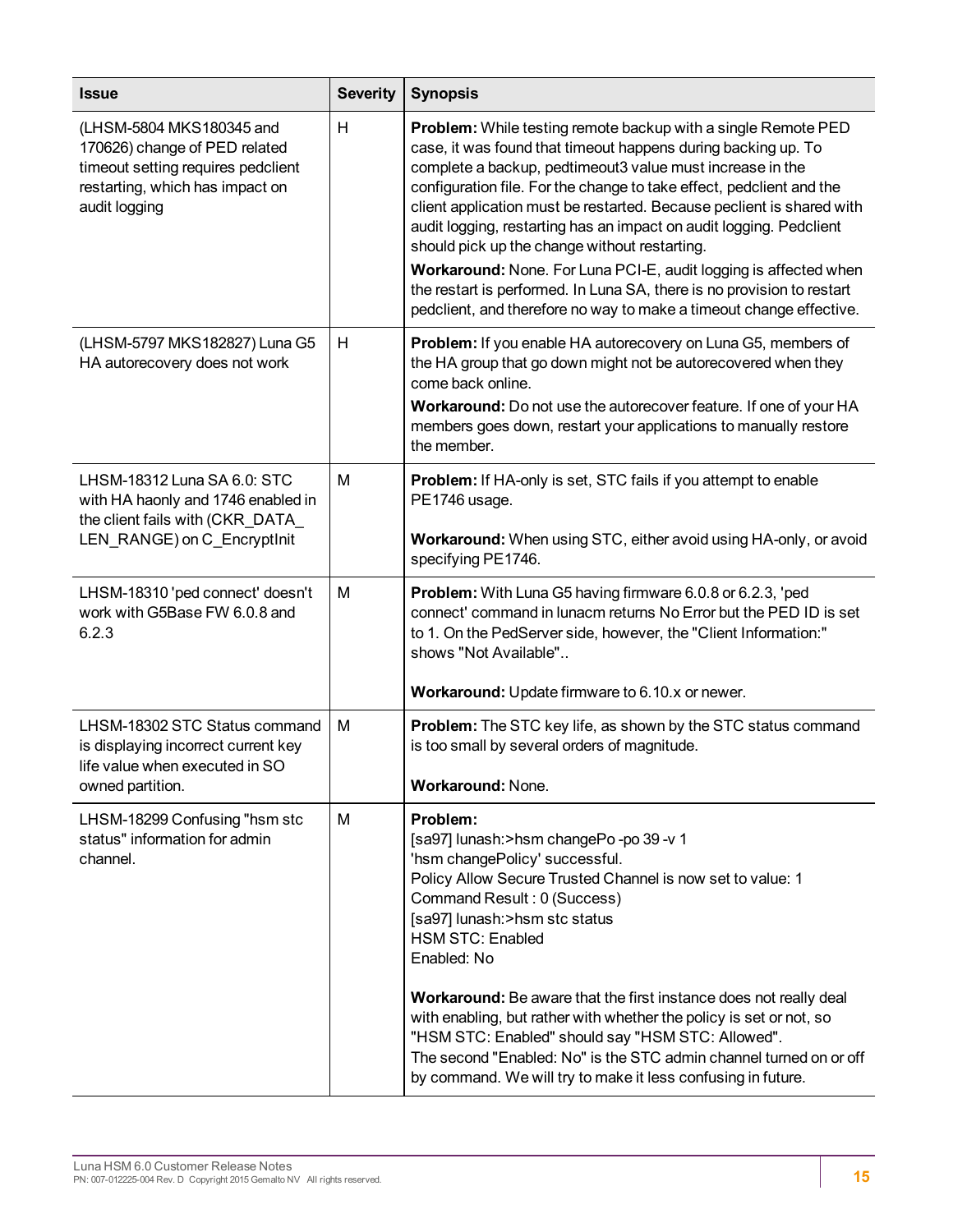| <b>Issue</b>                                                                                                      | <b>Severity</b> | <b>Synopsis</b>                                                                                                                                                                                                                                                                                                                                                                                                                                                                                         |
|-------------------------------------------------------------------------------------------------------------------|-----------------|---------------------------------------------------------------------------------------------------------------------------------------------------------------------------------------------------------------------------------------------------------------------------------------------------------------------------------------------------------------------------------------------------------------------------------------------------------------------------------------------------------|
| LHSM-18289 Luna SA 6.0: STC<br>keeps piling up tcp sessions even<br>when client fails to see the token.           | M               | <b>Problem:</b> As a result of failed auto-recovery LHSM-18288, the<br>appliance keeps piling up tcp sessions with stc.                                                                                                                                                                                                                                                                                                                                                                                 |
|                                                                                                                   |                 | Workaround: None.                                                                                                                                                                                                                                                                                                                                                                                                                                                                                       |
| LHSM-18288 Luna SA 6.0: STC<br>with HA and multiple groups now<br>failed to recover after reboot of<br>primary    | M               | Problem: HA with multiple groups will not work if using STC AND<br>the HA members belong to the same set of appliances - basically,<br>multiple partitions from the same Luna SA.                                                                                                                                                                                                                                                                                                                       |
|                                                                                                                   |                 | Workaround: Wait before upgrading. OR Split your applications<br>onto two client computers (so that only one HA group exists for each<br>computer)                                                                                                                                                                                                                                                                                                                                                      |
| LHSM-18284 PKI bundle: device<br>error when assigning Luna G5<br>bundle (firmware 6.0.8/6.21.0)                   | M               | Problem: Setup is two Luna G5 bundles, one with firmware 6.22.0<br>and other one starting with firmware 6.0.8. Both are PED based.<br>Predeploy, deploy and then assign to client.<br>vtl listslot shows only one present (fw 6.22.0), and the other one not.<br>Launch lunacm, got CKR DEVICE ERROR.<br>Upgrade the non-working Luna G5 from firmware 6.0.8 to firmware<br>6.21.0, same behavior.<br>Undeploy and redeploy, then assign again, and the older firmware<br>Luna G5 is still not visible. |
|                                                                                                                   |                 | Workaround: None.                                                                                                                                                                                                                                                                                                                                                                                                                                                                                       |
| LHSM-18283 pedclient relies on<br>deprecated net-tools package                                                    | M               | Problem: When installing the 6.0.0 LunaClient on a CentOS 7.1<br>system with a minimal install, the pedclient fails to start; the ifconfig<br>and various other system commands have been deprecated and are<br>not installed by default.                                                                                                                                                                                                                                                               |
|                                                                                                                   |                 | Workaround: yum -y install net-tools                                                                                                                                                                                                                                                                                                                                                                                                                                                                    |
| LHSM-18281 'token backup init'<br>command failed due to LUNA<br>RET_INVALID_ENTRY_TYPE                            | M               | Problem: The first 'token backup init' command after 'token backup<br>factoryReset' always fails with LUNA_RET_INVALID_ENTRY_<br>TYPE. However, the second 'token backup init' command<br>succeeds.                                                                                                                                                                                                                                                                                                     |
|                                                                                                                   |                 | Workaround: Repeat the command.                                                                                                                                                                                                                                                                                                                                                                                                                                                                         |
| LHSM-18280 LunaCM:<br>*remotebackup start* cmd, crashes<br>the lunacm                                             | M               | Problem: In LunaCM, running the remotebackup start command,<br>crashes lunacm, leaving it in an indeterminate state.                                                                                                                                                                                                                                                                                                                                                                                    |
|                                                                                                                   |                 | Workaround: Exit the command-prompt session, start another, and<br>launch lunacm.                                                                                                                                                                                                                                                                                                                                                                                                                       |
| LHSM-18236 Luna SA 6.0: ha will<br>not allow create or add of member if<br>a role is already logged into the slot | M               | Problem: If there is already a logged in session in the slot, HA<br>create or add of member will fail.                                                                                                                                                                                                                                                                                                                                                                                                  |
|                                                                                                                   |                 | Workaround: Log out of the slot first.                                                                                                                                                                                                                                                                                                                                                                                                                                                                  |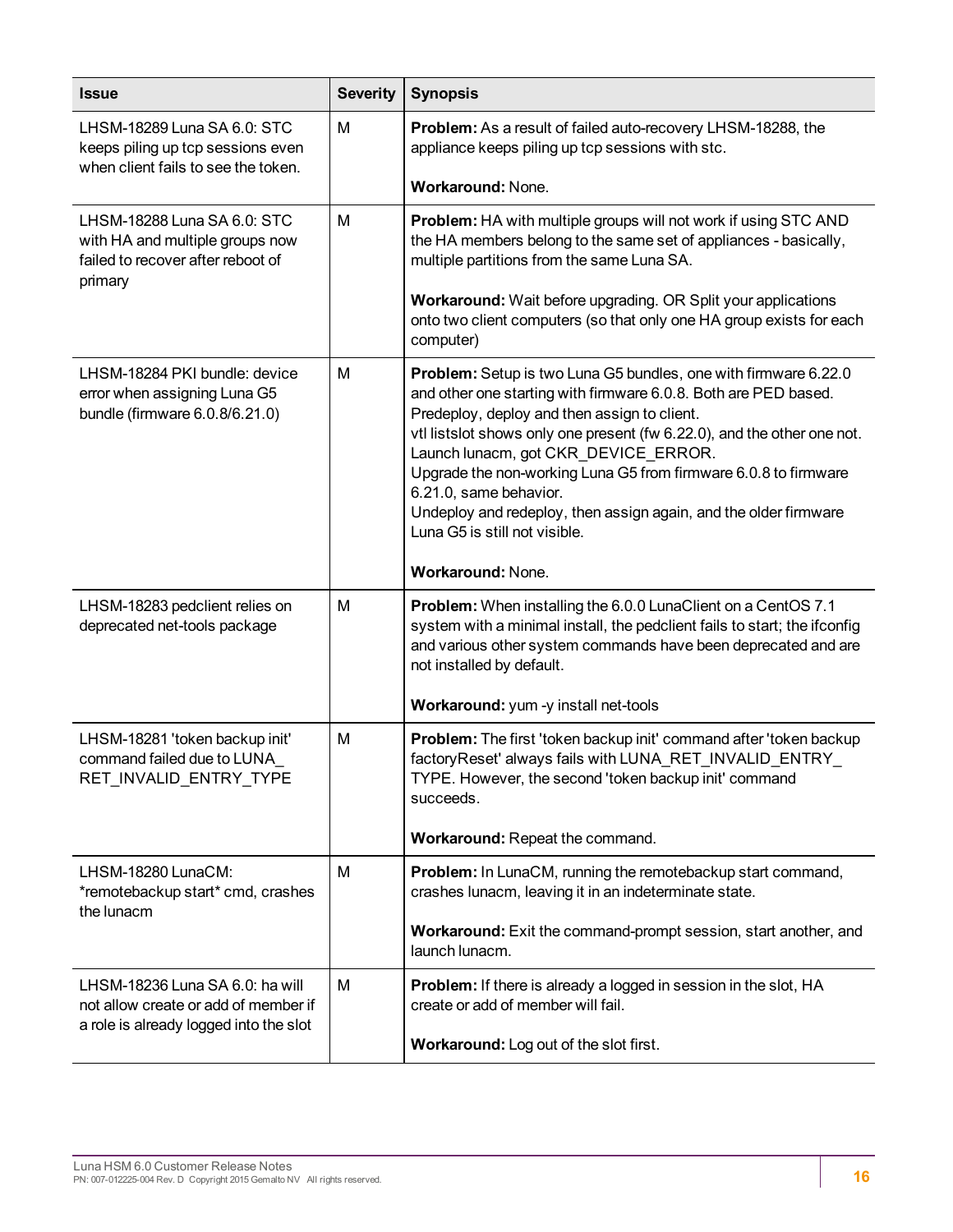| <b>Issue</b>                                                                                                                           | <b>Severity</b> | <b>Synopsis</b>                                                                                                                                                                                                                                                                                                                                                                                                                                                                                           |
|----------------------------------------------------------------------------------------------------------------------------------------|-----------------|-----------------------------------------------------------------------------------------------------------------------------------------------------------------------------------------------------------------------------------------------------------------------------------------------------------------------------------------------------------------------------------------------------------------------------------------------------------------------------------------------------------|
| LHSM-18231 Updating "Ignore Idle<br>Connection Timeout" by 'pedClient<br>mode config set' command changes<br>"Idle Connection Timeout" | M               | <b>Problem:</b> Attempting to to enable "Ignore Connection Time out" but<br>the setting of "Idle Connection Timeout (seconds)" is updated<br>instead.                                                                                                                                                                                                                                                                                                                                                     |
|                                                                                                                                        |                 | Workaround: Edit the config file manually (contact Technical<br>Support).                                                                                                                                                                                                                                                                                                                                                                                                                                 |
| LHSM-18230 CKR_FUNCTION_<br>FAILED for 'par crp -I user_PCI'<br>command after PED has been<br>switched from remote to local            | M               | Problem: 1. Initialize HSM.<br>2. Generate RPV.<br>3. Connect the Remote PED. Verify the connection via PedServer.<br>4. Initialize HSM and create a user partition.<br>5. Disconnect the Remote PED. Verify the [dis]connection via<br>PedServer.<br>6. Initialize HSM and create a user partition.<br>lunacm:>par crp -l user_PCI<br>Please attend to the PED.<br>Error in execution: CKR_FUNCTION_FAILED.<br>Command Result: 0x6 (CKR_FUNCTION_FAILED)<br>Workaround: Exit lunacm and relaunch lunacm. |
| LHSM-18229 Luna SA 6.0: on<br>reboot of Luna SA, the Backup HSM<br>is not detected,                                                    | M               | Problem: ■Backup HSM attached directly into the appliance<br>Reboot the Luna SA<br>After reboot, the Backup HSM is not detected.<br>Workaround: Restart the Luna Backup HSM, and it then reappears<br>in LunaSH.                                                                                                                                                                                                                                                                                          |
| LHSM-18096 Remote PED does not<br>work with Luna Backup HSM<br>attached to a Luna SA                                                   | М               | <b>Problem:</b> The PED for the Luna Backup HSM can be successfully<br>disconnected, but when connecting to the Remote PED, gets<br>0X300207 (Unknown ResultCode value) error.<br>Workaround: Update the Luna Backup HSM firmware to version<br>6.10.4.                                                                                                                                                                                                                                                   |
| LHSM-18063 "par ar<br>contents/showcontents" displays<br>wrong number at sff token and<br>hangs                                        | M               | Problem: Create a legacy partition and setup ntls with a linux client.<br>Use the same sff token, with command "par archive contents" in<br>lunacm or "par archive showcontents" in lunash. Wrong number of<br>objects is displayed and command hangs.<br>Workaround: Unplug the eToken and the PED to terminate.                                                                                                                                                                                         |
| LHSM-18031 Cannot change legacy<br>CU challenge when partition<br>activation policy set                                                | M               | Problem: For PED-auth Luna SA, cannot change legacy CU<br>challenge when partition activation policy is set.<br>Workaround: Switch the activation policy off before changing the<br>Crypto User challenge secret:<br>lunash: > partition changepolicy - policy 22 - value 0 - partition mypar1<br>'partition changePolicy' successful.<br>Policy "Allow activation" is now set to: 0                                                                                                                      |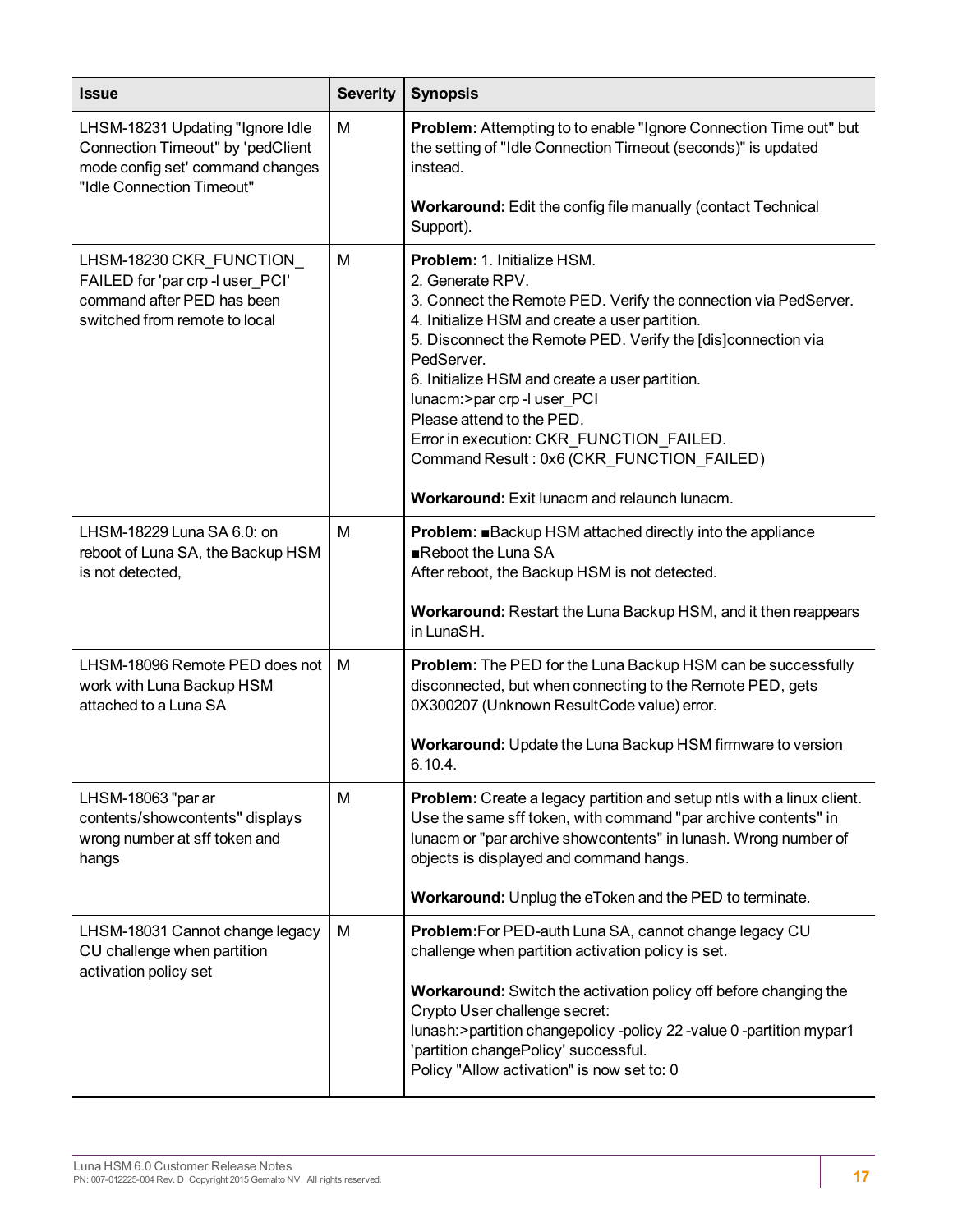| <b>Issue</b>                                                                                                                      | <b>Severity</b> | <b>Synopsis</b>                                                                                                                                                                                                                                                                                                                                                                                         |
|-----------------------------------------------------------------------------------------------------------------------------------|-----------------|---------------------------------------------------------------------------------------------------------------------------------------------------------------------------------------------------------------------------------------------------------------------------------------------------------------------------------------------------------------------------------------------------------|
|                                                                                                                                   |                 | Command Result: 0 (Success)<br>lunash: > partition changepw - partition mypar1 - cu - oldpw<br>/W5W4dLbAWKLGCxW -newpw cuserpin Luna PED operation<br>required to activate partition on HSM - use User or Partition Owner<br>(black) PED key.<br>'partition changePw' successful.<br>lunash: > partition changepolicy -policy 22 -value 1 -partition mypar1                                             |
| LHSM-17857 when installing CA<br>Safenet provider options are not<br>available after ksp registrations                            | M               | Problem: Upon registration of ksp partitions using kspconfig.exe, a<br>restart is sometimes necessary when installing your CA, as the Luna<br>provider options for the cryptographic algorithms sometimes do not<br>show up in the drop down menu without the restart.<br><b>Workaround: Restart.</b>                                                                                                   |
| LHSM-17804 Luna SA 6.0: HA<br>manual sync fails with 'ha sync -g<br><group>' if -password parameter is<br/>not used</group>       | м               | Problem: HA manual sync fails if password parameter is not<br>provided.<br>Workaround: Provide the password at the command line.                                                                                                                                                                                                                                                                        |
| LHSM-17800 LunaCM: Luna<br>Backup HSM can be initialized only<br>in the Local Luna HSM client, not<br>the remote Luna HSM client. | M               | Problem: Luna Backup HSM can be initialized only in its Local Luna<br>HSM client, not a remote Luna HSM client. After the initialization is<br>completed from the local client, the remote luna client still shows the<br>unlabeled Luna Backup HSM.<br>Workaround: Initialize the Backup HSM via the client computer to                                                                                |
|                                                                                                                                   |                 | which it is physically connected.                                                                                                                                                                                                                                                                                                                                                                       |
| LHSM-17755 and LHSM-14857<br>Lunacm "partition clone" logs out<br>current user after successful OR<br>unsuccessful operation.     | M               | Problem: After logging in CO and cloning objects, the CO is logged<br>out of the current working slot for no apparent reason.<br>Workaround: Log in again.                                                                                                                                                                                                                                              |
| LHSM-17753 Sporadic failures with<br>partition sff commands.                                                                      | M               | Problem: Various partition sff commands fail intermittently.<br>Workaround: Retry command.                                                                                                                                                                                                                                                                                                              |
| LHSM-17181 LunaCM: par ar r didn't<br>handle properly with -replace option                                                        | M               | Problem: 1. have couple of objects pre-created in the user partition<br>2. restore from backup with -replace option turned on 3. expecting<br>the existing objects will be deleted, then replaced with the backup<br>objects. 4. it turns out, the restore process just skips the existing<br>objects without replacing them.<br>Workaround: If in doubt, delete objects on the target partition before |
| LHSM-16830 Remote backup<br>server cannot connect to Remote<br>PED when in external lunacm<br>session                             | M               | restoring from archive.<br>Problem: LunaClient connection to Luna SA on one computer and a<br>Luna Remote Backup HSM with RBS session on a second<br>computer. Assign the Backup HSM as a Remote Backup device for<br>the Luna SA. First computer lunacm instance can now see both the                                                                                                                  |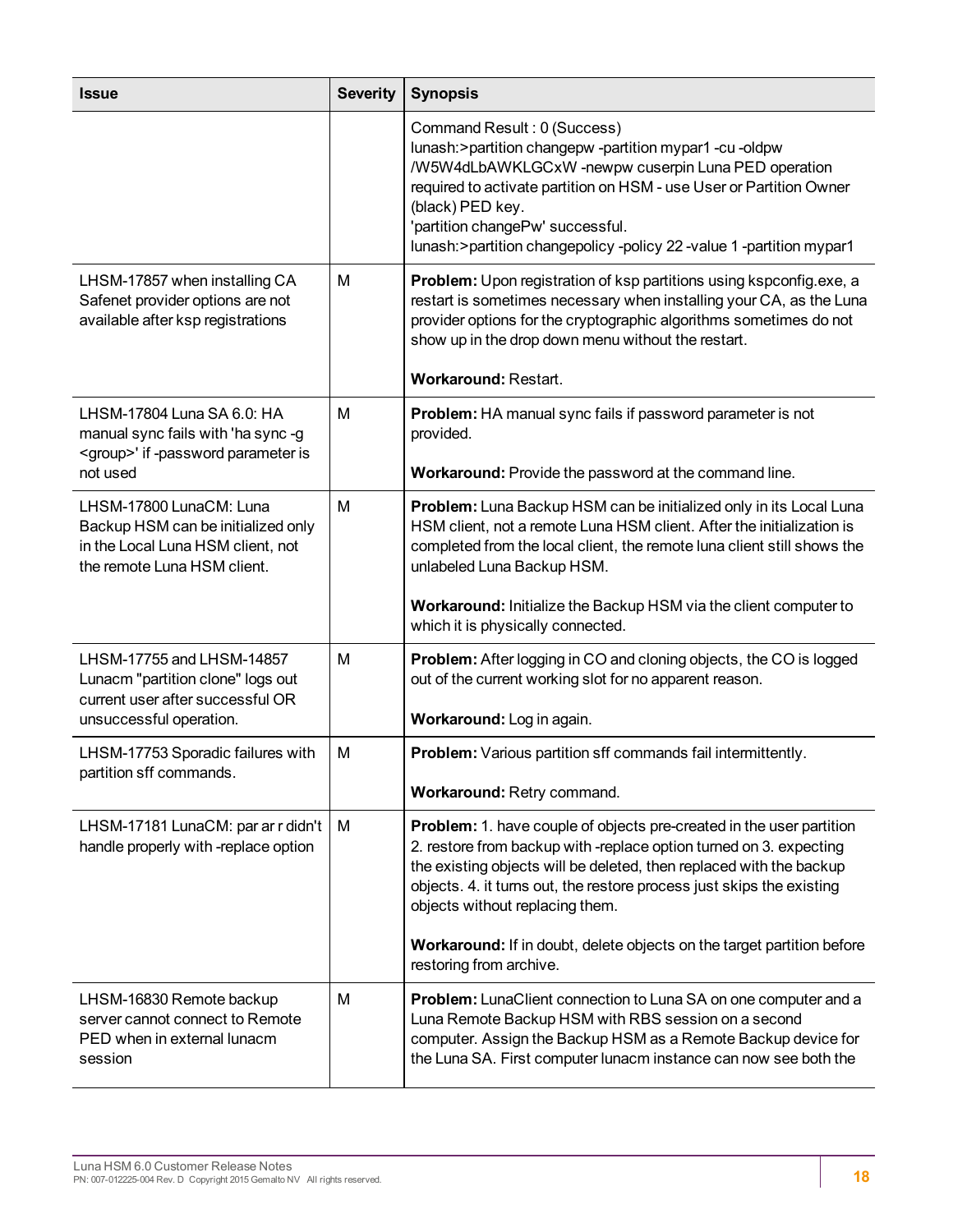| <b>Issue</b>                                                                                                | <b>Severity</b> | <b>Synopsis</b>                                                                                                                                                                                                                                                                                                                                                                                                                                                                                                                                                                                                     |
|-------------------------------------------------------------------------------------------------------------|-----------------|---------------------------------------------------------------------------------------------------------------------------------------------------------------------------------------------------------------------------------------------------------------------------------------------------------------------------------------------------------------------------------------------------------------------------------------------------------------------------------------------------------------------------------------------------------------------------------------------------------------------|
|                                                                                                             |                 | Luna SA partition and the backup HSM. Attempting "ped connect"<br>against the Backup HSM's slot via lunacm on the first computer<br>fails. Running "ped connect" on the second computer FOR the<br>Backup HSM connected to that computer, succeeds.                                                                                                                                                                                                                                                                                                                                                                 |
|                                                                                                             |                 | Workaround: Use Luna PED locally connected to the Luna Backup<br>HSM, or use a Luna Remote PED instance on the computer with the<br>Backup HSM as the PED instance for both the Backup HSM and the<br>distant Luna SA.                                                                                                                                                                                                                                                                                                                                                                                              |
| LHSM-16826 SNMP<br>hsmClientPartitionAssignmentTable<br>reports wrong partition serial<br>numbers           | М               | Problem: Partition serial number format changed with Luna HSM<br>6.0 release, to accommodate PPSO and other changes, but SNMP<br>appears to show older format in some cases.                                                                                                                                                                                                                                                                                                                                                                                                                                        |
|                                                                                                             |                 | Workaround: Be aware that the serial numbers reported by SNMP<br>might differ from the numbers reported by other Luna tools.                                                                                                                                                                                                                                                                                                                                                                                                                                                                                        |
| LHSM-16825 Lunacm: partition<br>archive backup -slot remote does<br>not work                                | M               | Problem: "partition archive backup -slot remote" command returns "<br>(invalid arguments)" error, regardless of options that are provided.                                                                                                                                                                                                                                                                                                                                                                                                                                                                          |
|                                                                                                             |                 | <b>Workaround: None.</b>                                                                                                                                                                                                                                                                                                                                                                                                                                                                                                                                                                                            |
| LHSM-16388 Luna SA 6.0: STC<br>lunash does not find partition with<br>spaces in the name on client register | M               | <b>Problem:</b> STC client register operation does not work when partition<br>name contains spaces.                                                                                                                                                                                                                                                                                                                                                                                                                                                                                                                 |
|                                                                                                             |                 | Workaround: Avoid partition names that contain spaces.                                                                                                                                                                                                                                                                                                                                                                                                                                                                                                                                                              |
| LHSM-16315 HA: ha sync up with<br>PKI bundle not performed with two<br>members one having 0 objects.        | M               | Problem: 1. Pre-deploy, then deploy Luna G5s, have two Luna G5s<br>from each Luna SA<br>2. Assign each G5 bundle to the same client<br>3. From client, create HA group using both partitions from PKI<br>bundles.<br>4. Create some objects in one HA member and leave the other one<br>with 0 objects in it.<br>5. Order synchronization of the objects within the HA group, get "No<br>synchronization performed/needed".<br>6. Remove the 0 object member from HA group and add it back in,<br>then attempt sync again. Same result, "no sync performed".<br>Workaround: None. HA is not working for PKI bundle. |
| LHSM-16311 When enable bonding<br>false negative error message                                              | M               | Problem: When port bonding is enabled, the dialog returns an error<br>like:<br>Error adding address 172.20.10.179 for bond0.<br>Workaround: Ignore. Bonding is successful, despite the spurious<br>error.                                                                                                                                                                                                                                                                                                                                                                                                           |
| LHSM-16289 Luna SA 6.0: STC<br>lunacm seg faults on migrate from                                            | M               | <b>Problem:</b> Lunacm sometimes segfaults on migrating from ntls to stc<br>when using the stc enable on a 2nd slot. Setup:                                                                                                                                                                                                                                                                                                                                                                                                                                                                                         |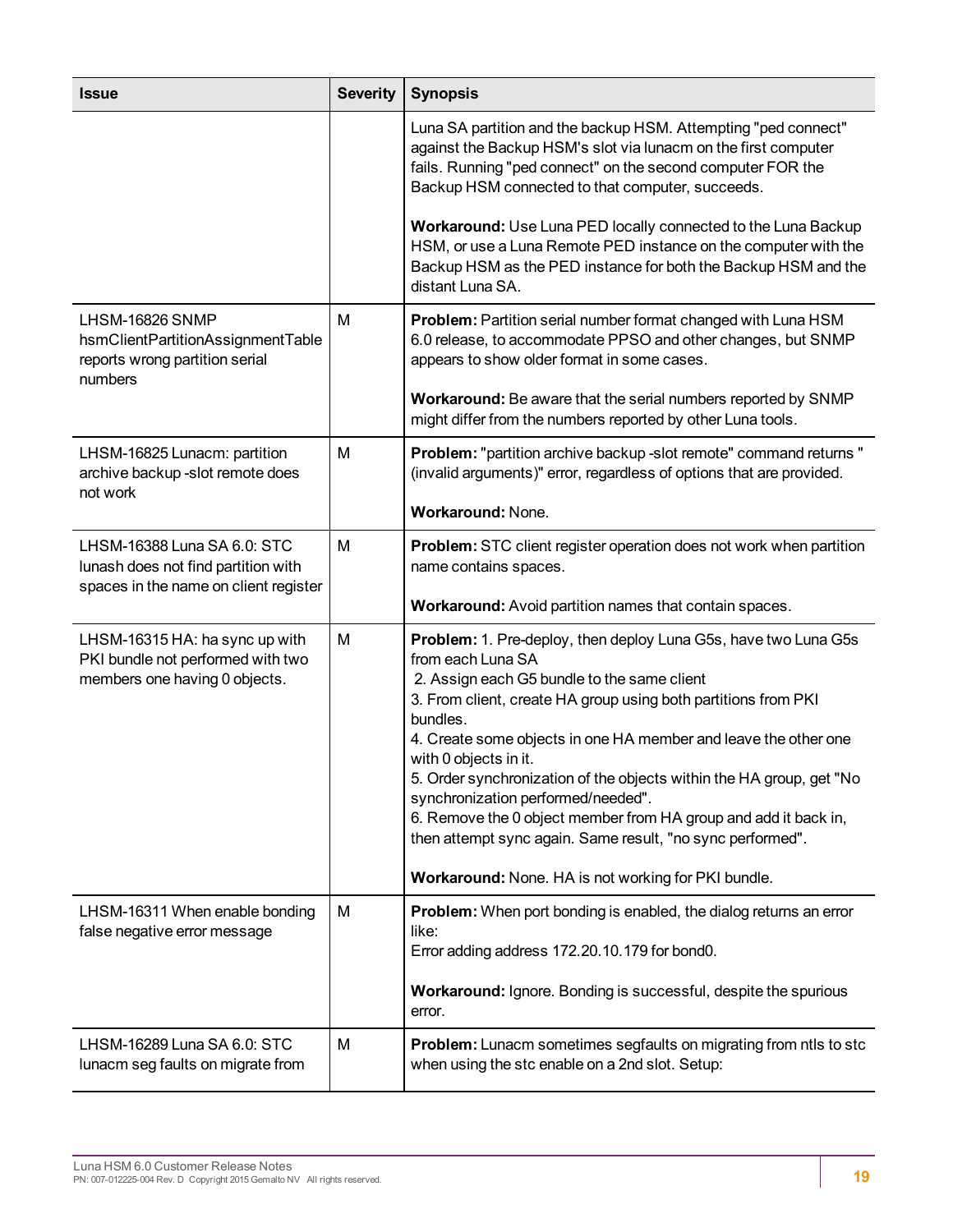| <b>Issue</b>                                                                                                                              | <b>Severity</b> | <b>Synopsis</b>                                                                                                                                                                                                                                                                                                        |
|-------------------------------------------------------------------------------------------------------------------------------------------|-----------------|------------------------------------------------------------------------------------------------------------------------------------------------------------------------------------------------------------------------------------------------------------------------------------------------------------------------|
| ntls to stc with 'stc enable'                                                                                                             |                 | ■ Client has 2 partitions each from a different Luna SA<br><b>Client is currently NTLS connected to both Luna SAs.</b><br>Exchanged public keys to switch to STC<br>stc enable' on 1st slot seems ok<br>stc enable' on 2nd slot exits out of lunacm.                                                                   |
|                                                                                                                                           |                 | Workaround: Relaunch lunacm and try again.                                                                                                                                                                                                                                                                             |
| LHSM-16238 PKI bundle: token pki<br>resetPin failed with creating<br>challenge                                                            | М               | <b>Problem:</b> For Luna G5s connected to Luna SA:<br>FW 6.22.0 - has the challenge created in the PED screen, but after<br>pressing Enter on the PED, got message "Failed to create new<br>challenge!" in the lunash.<br>FW 6.2.4 - failed the resetPin right away without displaying the new<br>challenge in the PED |
|                                                                                                                                           |                 | Workaround: If necessary to change the challenge secret on a PKI<br>bundle Luna G5, temporarily attach the Luna G5 to a LunaClient host<br>computer, perform the operation in lunacm, and then return the Luna<br>G5 to the Luna SA.                                                                                   |
| LHSM-16237 partition backup<br>append replace does not work                                                                               | M               | <b>Problem:</b> Backing up a partition to Luna G5 and then attempting to<br>back it up again to the same partition with the append and replace<br>options, no items are backed up, they are just skipped.                                                                                                              |
|                                                                                                                                           |                 | Workaround: Avoid using the "append" and "replace" options in the<br>same command.                                                                                                                                                                                                                                     |
| LHSM-15991 PKI bundle: Failed to<br>deploy token pki on FW 6.10.1                                                                         | M               | Problem: 1. Predeployed the Luna G5 with FW 6.10.1<br>2. Performed the changepin operation<br>3. Deploy fails with "Can not locate the token".                                                                                                                                                                         |
|                                                                                                                                           |                 | <b>Workaround: None.</b>                                                                                                                                                                                                                                                                                               |
| LHSM-15975 PKI bundle: token<br>active failed in lunash after deactive<br>from luna client                                                | M               | Problem: On Luna SA 6.0, with attached Luna G5 having f/w 6.22.0:<br>1. Assigned the PKI token (the Luna G5) to client<br>2. Deactivated the token<br>3. When activated from lunash, failed with error code 65535.                                                                                                     |
|                                                                                                                                           |                 | <b>Workaround:</b> None. But the activation from lunash was observed to<br>work for firmware 6.2.4                                                                                                                                                                                                                     |
| LHSM-15964 Luna SA 6.0: sysconf<br>config factoryReset complains of<br>'hsm[4411]: Unable to locate client<br>token library configured in | M               | <b>Problem:</b> With STC enabled, perform a "sysconf config<br>factoryReset -s all -f"<br>lunash does not see the hsm.                                                                                                                                                                                                 |
| 'ClientTokenLib' if STC enabled                                                                                                           |                 | Workaround: Restore previous configuration with<br>lunash:>sysconf config restore -s all -fi <config filename="">.tar.gz.</config>                                                                                                                                                                                     |
| LHSM-15960 "sysc ssh device<br>eth1" hung on bonded NIC (PED-                                                                             | M               | <b>Problem:</b> On a PED-authenticated Luna SA with bonded Ethernet<br>ports, run "sysconf ssh device eth1". The command hangs, with no                                                                                                                                                                                |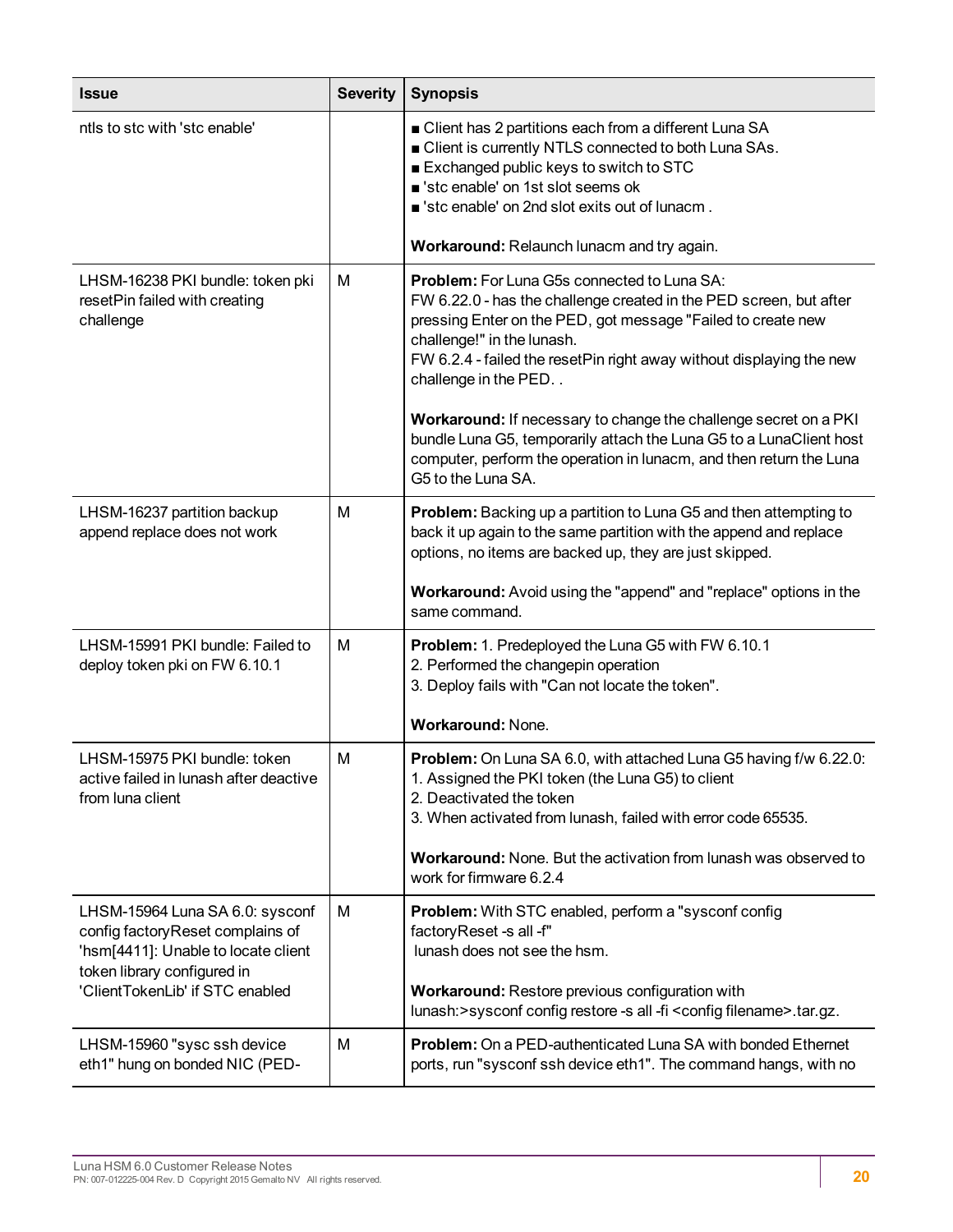| <b>Issue</b>                                                                                                 | <b>Severity</b> | <b>Synopsis</b>                                                                                                                                                                                                                                                                                                                                                                                                                                                                                                                                                                                                                                                                                                 |
|--------------------------------------------------------------------------------------------------------------|-----------------|-----------------------------------------------------------------------------------------------------------------------------------------------------------------------------------------------------------------------------------------------------------------------------------------------------------------------------------------------------------------------------------------------------------------------------------------------------------------------------------------------------------------------------------------------------------------------------------------------------------------------------------------------------------------------------------------------------------------|
| auth Luna SA)                                                                                                |                 | return.                                                                                                                                                                                                                                                                                                                                                                                                                                                                                                                                                                                                                                                                                                         |
|                                                                                                              |                 | <b>Workaround:</b> Close the SSH terminal session and start again.                                                                                                                                                                                                                                                                                                                                                                                                                                                                                                                                                                                                                                              |
| LHSM-15417 PKI bundle: token pki<br>update capability broken                                                 | м               | Problem: The command 'token pki update capability' is broken,<br>returning RC_FILE_ERROR.                                                                                                                                                                                                                                                                                                                                                                                                                                                                                                                                                                                                                       |
|                                                                                                              |                 | Workaround: Disconnect the Luna G5 from the Luna SA appliance,<br>and connect to a LunaClient computer. Use lunacm to apply the<br>capability update. Return the updated Luna G5 to its place<br>connected to the Luna SA appliance for PKI Bundle operation.                                                                                                                                                                                                                                                                                                                                                                                                                                                   |
| LHSM-15017 'sysconf regenCert'<br>returns 'ERROR. Partition named<br>"Cryptoki User" not found'              | M               | <b>Problem:</b> When running an ordinary 'sysconf RegenCert' the dialog<br>talks about being unable to find Cryptoki User partition, which would<br>be expected if running a 'sysconf hwregencert'.                                                                                                                                                                                                                                                                                                                                                                                                                                                                                                             |
|                                                                                                              |                 | Workaround: Ignore.                                                                                                                                                                                                                                                                                                                                                                                                                                                                                                                                                                                                                                                                                             |
| LHSM-14848 hsm init from lunacm<br>on a PED-auth HSM should warn<br>when password and domain are<br>provided | м               | <b>Problem:</b> For a PED-authenticated Luna HSM with older firmware, if<br>you offer a password or domain when initializing, you are told that<br>they are being ignored. On a PED-authenticated HSM with firmware<br>6.22.0, if both pw and domain are provided, the initialization just<br>works, but without notifying about ignored parameters. However, if<br>an unnecessary password is provided, but the unnecessary domain<br>is not provided, the command simply fails. It should not.<br>Workaround: When initializing a PED-authenticated Luna HSM<br>with lunacm: > hsm init, DO NOT provide password, domain, or<br>default domain. Simply run the command "hsm init -label <some< td=""></some<> |
|                                                                                                              |                 | label>" and respond to the Luna PED prompts.                                                                                                                                                                                                                                                                                                                                                                                                                                                                                                                                                                                                                                                                    |
| LHSM-14761 CKR_DEVICE_<br>ERROR during RC4 key gen                                                           | M               | <b>Problem:</b> Key gen (CKM_RC4_KEY_GEN) fails with a CKR_<br>DEVICE ERROR and renders the HSM unresponsive. The same<br>HSM/test combination ran for weeks without issue.<br><b>Workaround:</b> Restart the HSM. This is a very rare occurrence, and<br>a fix is being tested.                                                                                                                                                                                                                                                                                                                                                                                                                                |
| LHSM-14333 Luna SA 6.0: HA<br>using java does not recover and<br>does not terminate/clean up session         | M               | Problem: Setup: Two Luna SA appliances<br>1. Java with HA HAOnly<br>2. Run jMultitoken<br>3. Shut down the interface of 1 member<br>4. After four attempts at recovering, restart the interface (notice the<br>error code of 0xC0000102<br>5. After reaching max retries, perform manual recover<br>The client sets up a session with the appliance but HA is never<br>recovered.<br>Workaround: Reboot.                                                                                                                                                                                                                                                                                                        |
|                                                                                                              |                 |                                                                                                                                                                                                                                                                                                                                                                                                                                                                                                                                                                                                                                                                                                                 |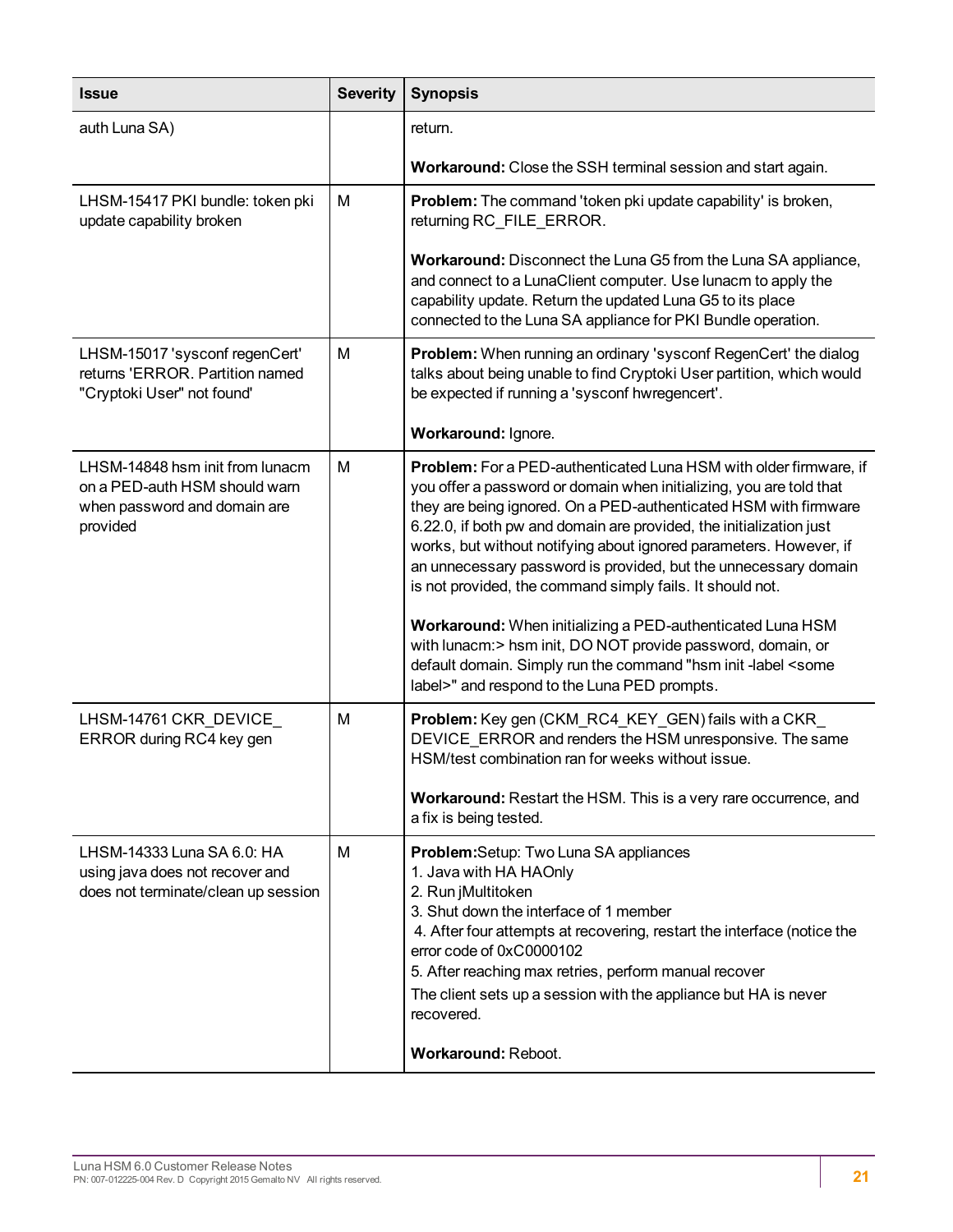| <b>Issue</b>                                                                                                                   | <b>Severity</b> | <b>Synopsis</b>                                                                                                                                                                                                                                                                                                                                                                                                                                                                                                                                                                                                                 |
|--------------------------------------------------------------------------------------------------------------------------------|-----------------|---------------------------------------------------------------------------------------------------------------------------------------------------------------------------------------------------------------------------------------------------------------------------------------------------------------------------------------------------------------------------------------------------------------------------------------------------------------------------------------------------------------------------------------------------------------------------------------------------------------------------------|
| (LHSM-13949) Long pauses (5<br>minutes) during SFF restore of<br>existing objects                                              | M               | Problem: When restoring existing objects from an SFF token to an<br>SA partition, existing objects are found and skipped, as expected,<br>every 5-6 seconds or so. However, on occasion, there may be a<br>lengthy pause (5 minutes or so), between objects.<br>Workaround: None. If you notice a pause, please be patient.                                                                                                                                                                                                                                                                                                     |
| LHSM-13421 Changing logpath of<br>audit log while services stopped<br>causes Luna G5 to not respond<br>when services restarted | М               | <b>Problem:</b> Logged in as the Auditor, set log level to log nothing.<br>Stopped the luna client services - HTL, SNMP, PED Server.<br>Renamed the "logtest" directory to something else.<br>Restarted the 3 services stopped earlier.<br>At this point the Luna G5 froze with its green light on. I couldn't get it<br>back to life without a ureset.<br>Definitely an unlikely edge case, but interesting.<br>Workaround: Perform ureset to get Luna G5 going again.                                                                                                                                                         |
| LHSM-12575 Running ssh lush<br>commands immediately after port<br>bonding forces bonding in Fault-<br>Tolerance                | M               | <b>Problem:</b> Calling any lunash commands immediately after bonding<br>enable or disable causes bonding to go into Fault-Tolerance mode<br>causing unexpected behavior.<br><b>Workaround: None.</b>                                                                                                                                                                                                                                                                                                                                                                                                                           |
| LHSM-11659 First hsm login after<br>tamper is ignored                                                                          | м               | Problem: Tamper a Luna SA.<br>Reboot.<br>Perform hsm login - I and get "success" from lunash.<br>Note that the hsm still isn't really logged in, and requires a second<br>login before I can do things that require SO authentication.<br>Workaround: After a tamper event, perform 'hsm login' twice.                                                                                                                                                                                                                                                                                                                          |
| (LHSM-10615) KSP does not record<br>success messages                                                                           | M               | Problem: KSP is only logging failures. It should also record<br>successes, for auditing purposes.<br>Workaround: None.                                                                                                                                                                                                                                                                                                                                                                                                                                                                                                          |
| (LHSM-10594) KSP unable to set<br>usage limits                                                                                 | M               | Problem: kspcmd.exe has an option to specify a usage limit. The<br>command appears to work and generates a registry entry that sets<br>the limit specified for any key created via KSP (i.e. CA, etc.).<br>However, when keys/certs are created via CA, the KSP log records<br>error CKR_ATTRIBUTE_TYPE_INVALID. Reviewing the keys<br>attributes in ckdemo does not show attributes CKA_USAGE_LIMIT<br>or CKA_USAGE_COUNT. Without these set, the keys can be used<br>an infinite number of times.<br>Workaround: After creating your CA, or after every renewal, launch<br>ckdemo and manually add the usage limit attribute. |
| (LHSM-10162) No way to put Luna<br>Backup HSM into FIPS approved<br>operation mode on Luna SA                                  | M               | <b>Problem:</b> Luna Backup HSM with firmware 6.10.2 is undergoing<br>FIPS evaluation.<br>To conform to FIPS evaluation, it must be used in FIPS approved<br>operation mode. By default this HSM policy is OFF. There is no way                                                                                                                                                                                                                                                                                                                                                                                                 |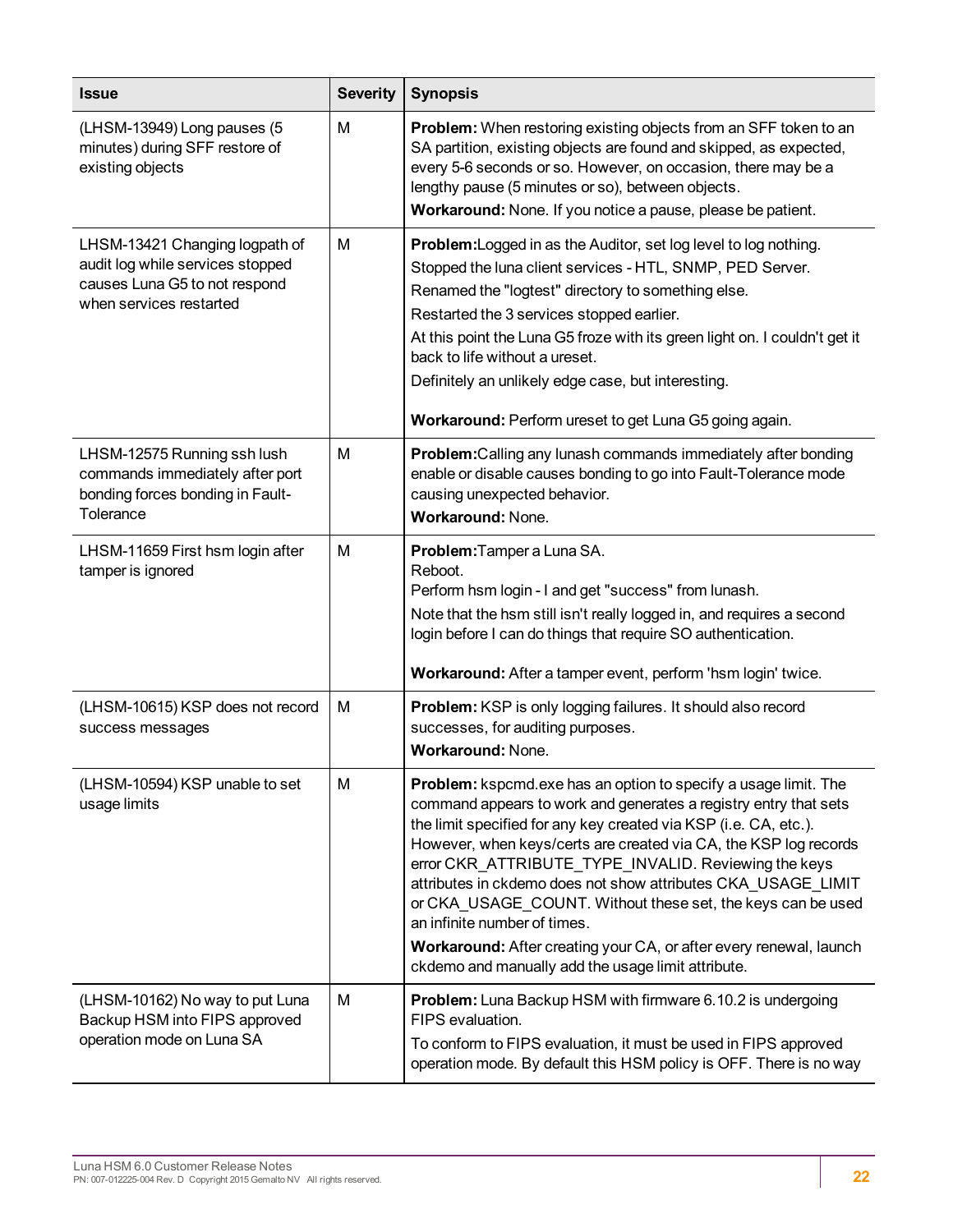| <b>Issue</b>                                                                                                         | <b>Severity</b> | <b>Synopsis</b>                                                                                                                                                                                                                                                                                                                                                                                                                                                                                                                                                                                                                                                                                                                                                                                                                                                                                                                                                                  |
|----------------------------------------------------------------------------------------------------------------------|-----------------|----------------------------------------------------------------------------------------------------------------------------------------------------------------------------------------------------------------------------------------------------------------------------------------------------------------------------------------------------------------------------------------------------------------------------------------------------------------------------------------------------------------------------------------------------------------------------------------------------------------------------------------------------------------------------------------------------------------------------------------------------------------------------------------------------------------------------------------------------------------------------------------------------------------------------------------------------------------------------------|
|                                                                                                                      |                 | to turn it on via lunash.<br>Workaround: Connect the Backup HSM to a standalone host<br>computer and use lunacm to change the policy, then reconnect the<br>Backup HSM to the Luna SA. Or perform remote backup.                                                                                                                                                                                                                                                                                                                                                                                                                                                                                                                                                                                                                                                                                                                                                                 |
| (LHSM-10161) token backup show<br>needs to show whether Backup<br>HSM is in FIPS approved mode or<br>not             | M               | Problem: Luna Backup HSM with f/w 6.10.2 is undergoing FIPS<br>evaluation.<br>To conform to FIPS requirements, it must be used in FIPS approved<br>operation mode and there must be a way to visually confirm this<br>configuration.<br>There is no way via Lunash to query whether this HSM policy is on or<br>off for a Luna Backup HSM.<br>Workaround: Connect the Backup HSM to a standalone host<br>computer and use lunacm to view the status, then (if acceptable)<br>reconnect the Backup HSM to the Luna SA. Or perform remote<br>backup.                                                                                                                                                                                                                                                                                                                                                                                                                               |
| (LHSM-10160) Attempt to backup to<br>non-existent partition on Backup<br>HSM gives warning but no way to<br>back out | M               | Problem: Attempting to perform a backup with "replace" option to a<br>partition on the Luna Backup HSM that does not exist, Lunash<br>prompts with a warning, but then gives no opportunity to back out of<br>the command:<br>[192.20.9.127] lunash:>partition backup -partition John1 -password<br>userpin-serial 7000627-replace-tokenpar<br>Warning: 'replace' mode specified, but no partition named<br>FIPSBackup exists on the backup token. A new partition will be<br>created.<br>Warning: You will need to connect Luna PED to the Luna Backup<br>HSM to complete this operation.<br>You may use the same Luna PED that you used for Luna SA.<br>Please type 'proceed' and hit <enter> when you are ready to<br/>proceed&gt; quit<br/>Please type 'proceed' and hit <enter><br/>Workaround: Close the session, open a new SSH session to the<br/>Luna appliance, login to the HSM and try the backup again with a<br/>correct, existing partition name.</enter></enter> |
| (LHSM-10152) windows Client -<br>lunacm: Cannot load library                                                         | M               | Problem: After installing Luna Client on windows server 2008 RC2,<br>tried to run lunacm. Got "Cannot load library: The specified module<br>could not be found".<br>Workaround: Open a new console/command-line window to allow<br>the library path to be found.                                                                                                                                                                                                                                                                                                                                                                                                                                                                                                                                                                                                                                                                                                                 |
| (LHSM-9888) User's lushfiles<br>directory is gone after sysconf<br>backup/restore                                    | M               | Problem: Steps to reproduce:<br>1) Create a new user (somebody).<br>2) Run sysconf config backup<br>3) Run sysconf config factory Reset                                                                                                                                                                                                                                                                                                                                                                                                                                                                                                                                                                                                                                                                                                                                                                                                                                          |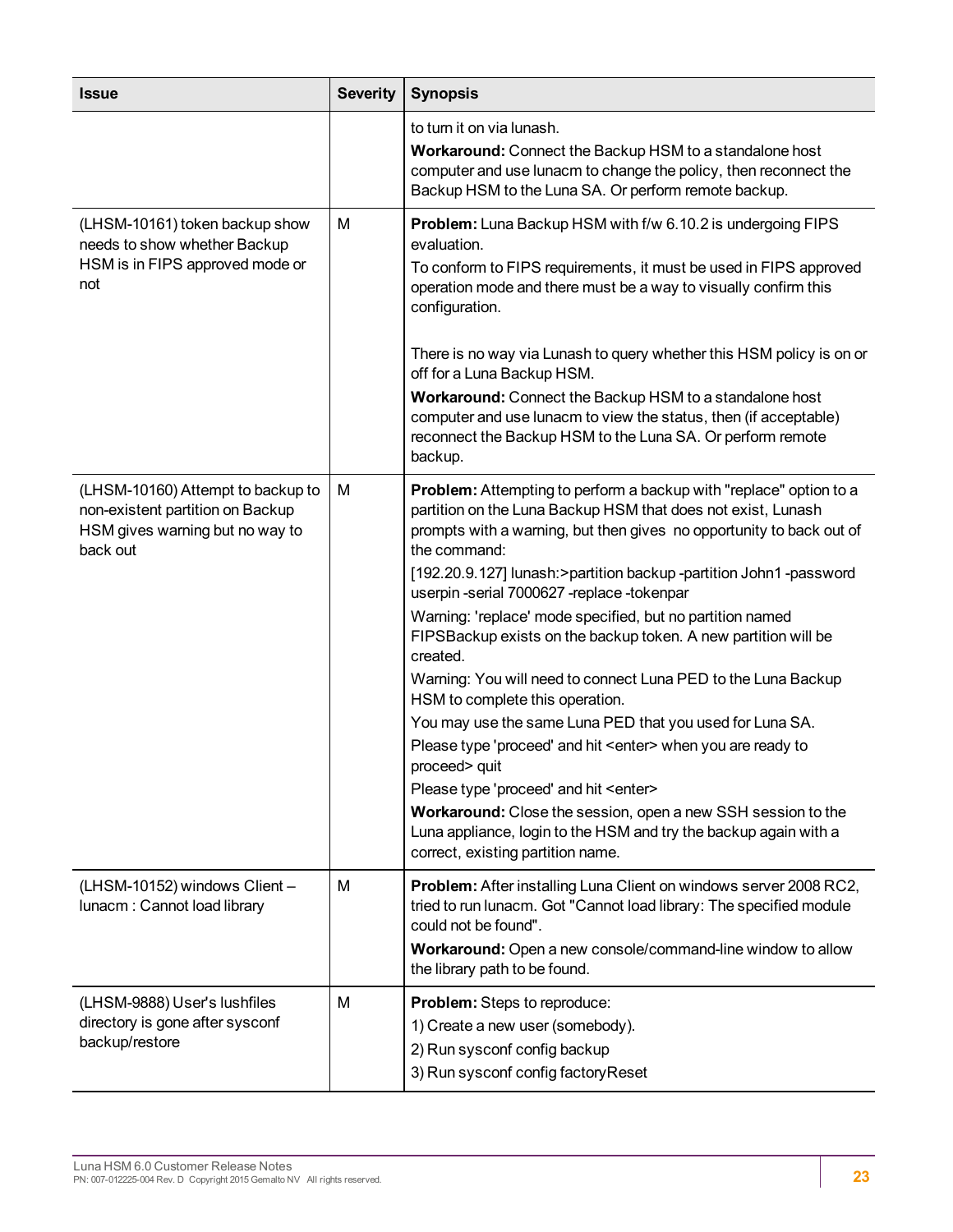| <b>Issue</b>                                                                                  | <b>Severity</b> | <b>Synopsis</b>                                                                                                                                                                                                                                                                                                                                                                                                                                                                                                                                                                                                                                                                                                                                                                                                                                                                                                                                                                                                      |
|-----------------------------------------------------------------------------------------------|-----------------|----------------------------------------------------------------------------------------------------------------------------------------------------------------------------------------------------------------------------------------------------------------------------------------------------------------------------------------------------------------------------------------------------------------------------------------------------------------------------------------------------------------------------------------------------------------------------------------------------------------------------------------------------------------------------------------------------------------------------------------------------------------------------------------------------------------------------------------------------------------------------------------------------------------------------------------------------------------------------------------------------------------------|
|                                                                                               |                 | 4) Run sysconf config restore <backup 2="" file="" in="" step=""><br/>5) Login to appliance as "somebody", run "my file list" will get the<br/>following error.<br/>[local_host] lunash:&gt;my file list<br/>/bin/ls: /home/somebody/lush_files: No such file or directory<br/>Command Result: 0 (Success)<br/>Workaround: Recreate the named user. Re-upload any files that<br/>were lost.</backup>                                                                                                                                                                                                                                                                                                                                                                                                                                                                                                                                                                                                                 |
| (LHSM-9846) sysconf secureKeys<br>broken for PWD-AUTH LunaSA                                  | M               | Problem: The command to move software NTLS keys into<br>hardware is broken on password-authenticatedLuna SA. Works<br>properly for PED-authenticated Luna SA.<br>Workaround: If you prefer to use NTLS keys in hardware (inside the<br>HSM, rather than on the Luna SA file system), then for PED-auth<br>use the command options to generate them there, rather than<br>generating in software and importing.                                                                                                                                                                                                                                                                                                                                                                                                                                                                                                                                                                                                       |
| (LHSM-9818) lunacm "partition<br>archive backup -o" does not read<br>object handles correctly | M               | Problem: "partition archive backup -o" does not read the object<br>handles correctly, when a single invalid handle is passed to "-o"; it<br>just backs up everything found from Luna SA to etoken. If multiple<br>invalid object handles are passed, it works correctly.<br>Workaround: Be aware of the discrepancy and avoid passing<br>invalid object handles.                                                                                                                                                                                                                                                                                                                                                                                                                                                                                                                                                                                                                                                     |
| (LHSM-9750) Small form-factor<br>backup with Remote PED going to<br>wrong PED                 | M               | Problem: When a Remote PED has been specified at the Luna SA<br>via lunash commands, and then a different Remote PED is specified<br>(for that Luna SA) via lunacm commands, the setting from lunash<br>prevails. This could result in unexpected results when setting up<br>Remote PED and remote Small Form-factor Backup.<br>1- Connect Luna SA to a Remote PED by issuing "hsm ped connect"<br>from lunash.<br>2- From lunacm, run "ped connect" to connect to your Remote PED<br>3- then run "par login"<br>No prompt is presented at your Remote PED.<br>Following a timeout period one of the following might occur:<br>"Command Result: 0x8000002e (CKR_PED_UNPLUGGED)"<br>lunacm:>par login<br>Option-password was not supplied. It is required.<br>Enter the password: *******<br>Please attend to the PED.<br>Command Result: 0x8000002e (CKR_PED_UNPLUGGED) --> If<br>the PED device to which the Luna SA goes is not connected.<br><b>OR</b><br>Command Result: 0x80000024 (CKR_TIMEOUT) --> If the PED |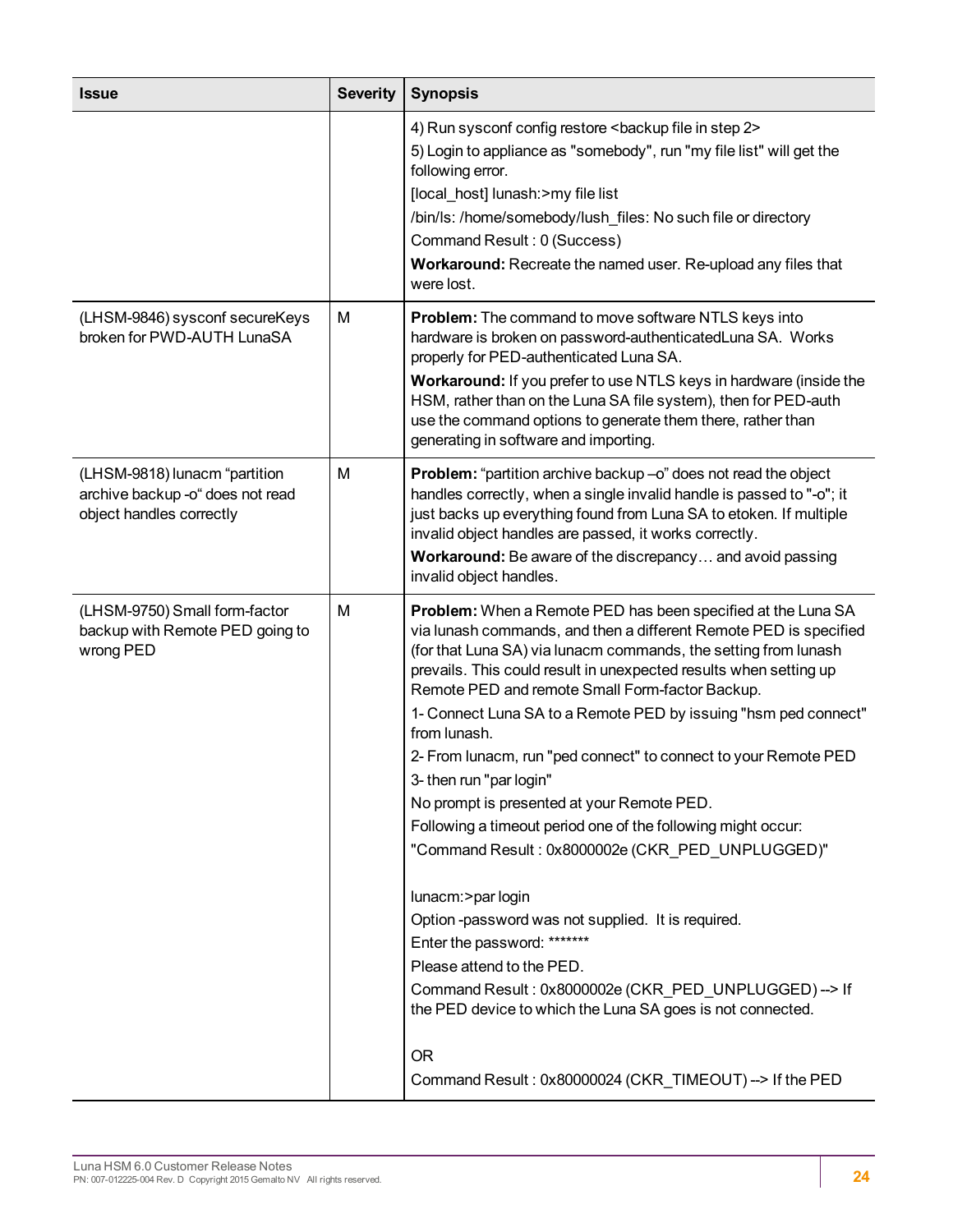| <b>Issue</b>                                                                                                                     | <b>Severity</b> | <b>Synopsis</b>                                                                                                                                                                                                                                                                                                                                                                                                                                                                                                                                                                                                                                                                                                                                                                                                                                     |
|----------------------------------------------------------------------------------------------------------------------------------|-----------------|-----------------------------------------------------------------------------------------------------------------------------------------------------------------------------------------------------------------------------------------------------------------------------------------------------------------------------------------------------------------------------------------------------------------------------------------------------------------------------------------------------------------------------------------------------------------------------------------------------------------------------------------------------------------------------------------------------------------------------------------------------------------------------------------------------------------------------------------------------|
|                                                                                                                                  |                 | prompt went to a PED other than yours and nobody inserted the<br>expected black key and pressed <enter>.<br/>Workaround: For Remote PED authentication or remote Small<br/>Form-factor Backup of Luna SA, first run "hsm ped disconnect" from<br/>lunash, then run "ped connect and perform Small Form-factor<br/>Backup (or other PED-using operations) from lunacm.</enter>                                                                                                                                                                                                                                                                                                                                                                                                                                                                       |
| (LHSM-9712) PED SCP<br>communication problem                                                                                     | M               | Problem: Occasional errors or timeout occurred during local-PED<br>data transfers (using SCP connection). This was probably always<br>present, but went unnoticed during authentication operations due to<br>the small data transactions. However, when PED is used in local<br>mode for lengthy transactions, such as occur in SFF backup and<br>restore operations, the instability is revealed.<br>Workaround: Use Remote PED SFF backup when backing up and<br>restoring larger amounts of partition data. (Remote PED SFF backup<br>operations have proven reliable over a reliable network.)                                                                                                                                                                                                                                                  |
| (LHSM-8423, MKS190597) System<br>is rebooted on issuing hsm reset<br>command when running HA on<br>Solaris Sparc 11 Netra T5440. | M               | Problem: System gets rebooted when hsm reset command is<br>issued on a G5 HA, running Solaris Sparc 11 (64-bit) Netra T5440<br>server.<br>Workaround: It is recommended to stop any running applications<br>before issuing hsm reset command in lunacm.                                                                                                                                                                                                                                                                                                                                                                                                                                                                                                                                                                                             |
| (LHSM-7696 MKS190048) RBS<br>host app crashes on access when<br>Luna Backup HSM removed                                          | M               | <b>Problem:</b> If a Luna Remote Backup HSM is removed from its host<br>after the RBS daemon is running, the RBS app will crash on<br>attempted access.<br>Scenario 1:<br>- have running RBS daemon with Backup HSM connected, have<br>remote host configured to use RBS<br>- power-off or remove USB cable from Backup HSM<br>- launch lunacm on remote host; RBS daemon will crash<br>Scenario 2:<br>- have running RBS daemon with Backup HSM connected, have<br>remote host configured to use RBS<br>- launch lunacm on remote host<br>- power-off or remove USB cable from Backup HSM<br>- run remote backup; RBS daemon will crash<br>Workaround: The Backup HSM must be connected to the host<br>computer to get the RBS daemon running, and RBS must be<br>stopped before you disconnect the USB cable or power-off the Luna<br>Backup HSM. |
| (LHSM-7052/2863) Auto and manual<br>recovery conflict during recovery                                                            | м               | <b>Problem:</b> When a system is configured for auto-recovery, running<br>the manual vtl haAdmin recovery option causes errors randomly.<br>Workaround: Avoid manual recovery when system is configured for<br>HA auto-recovery.                                                                                                                                                                                                                                                                                                                                                                                                                                                                                                                                                                                                                    |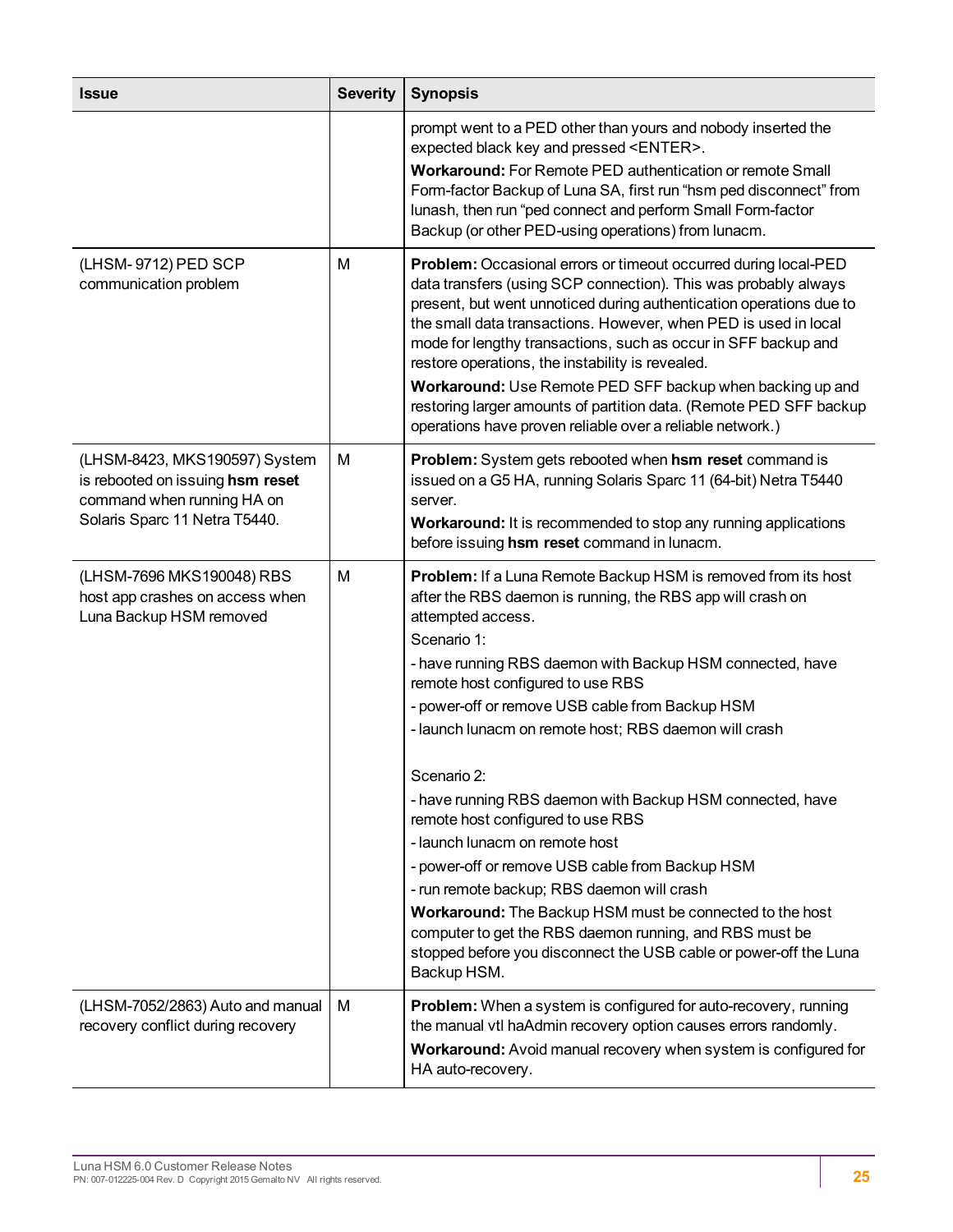| <b>Issue</b>                                                                                                                               | <b>Severity</b> | <b>Synopsis</b>                                                                                                                                                                                                                                                                                                                                                                                                                                                                                            |  |
|--------------------------------------------------------------------------------------------------------------------------------------------|-----------------|------------------------------------------------------------------------------------------------------------------------------------------------------------------------------------------------------------------------------------------------------------------------------------------------------------------------------------------------------------------------------------------------------------------------------------------------------------------------------------------------------------|--|
| LHSM-5812 Crypto-User cannot<br>create objects when using an HA<br>group (MKS #176840)                                                     | M               | Problem: Firmware allows only Crypto-Officer to clone objects.<br>Currently, Crypto-User is not allowed to do cloning<br>The HA logic for object creation is to create on the primary and then                                                                                                                                                                                                                                                                                                             |  |
|                                                                                                                                            |                 | propagate (using the cloning operation) to other members.                                                                                                                                                                                                                                                                                                                                                                                                                                                  |  |
|                                                                                                                                            |                 | Workaround: Use Crypto Officer when using HA.                                                                                                                                                                                                                                                                                                                                                                                                                                                              |  |
| (LHSM-5768) Windows installer -<br>when modifying existing Luna<br>Client, extra selected components<br>are not installed                  | M               | Problem: When trying to modify an already-installed Luna Client on<br>Windows we have the option to select any extra component we<br>want, but the selected additional components are not actually<br>installed.<br>The installer gives no error message.<br>Workaround: When modifying an existing installed Luna Client, on<br>Windows, choose to install a Luna Product and ALL its sub-features.<br>THEN deselect any that are not needed, and the remaining desired<br>files are installed correctly. |  |
| (LHSM-2864) HA Key gens do not<br>recover properly when recovering<br>the primary.                                                         | M               | Problem: In an HA environment, configure for auto-recovery.<br>Launch multitoken with 10 threads performing key gens<br>Fail the secondary and recover - everything works.<br>Fail the primary - it switches over to do the key gens on the<br>secondary.<br>Recover the primary and wait; the app fails with CKR_CANCEL<br>Workaround: None. Can be avoided if you do not have multiple<br>clients connected to the HA slot.                                                                              |  |
| LHSM-18062 lunash "partition sff<br>showcontent" output not giving full<br>command                                                         | L               | Problem: lunash command "partition sff showcontent" output<br>"'partition sff sho' successful.", should readback the full command<br>"partition sff showcontent" rather than the short form.                                                                                                                                                                                                                                                                                                               |  |
|                                                                                                                                            |                 | Workaround: Cosmetic; ignore.                                                                                                                                                                                                                                                                                                                                                                                                                                                                              |  |
| (LHSM-10633) Luna Client on<br>Debian requires libcryptoki library<br>purge to reset to the default<br>Chrystoki.conf version on uninstall | L               | <b>Problem:</b> In some instances, it might be desirable to perform a<br>complete re-install of the Luna HSM client, including replacing the<br>current Chrystoki.conf file with the default version. Doing this on a<br>Debian OS requires, after uninstalling the client, that the libcryptoki<br>library be purged before the Chrystoki.conf.debsave backup file is<br>deleted.<br>Workaround: Workaround:                                                                                              |  |
|                                                                                                                                            |                 | To re-install the Luna HSM client with the default Chrystoki.conf file<br>on a Debian OS                                                                                                                                                                                                                                                                                                                                                                                                                   |  |
|                                                                                                                                            |                 | 1Uninstall the Luna HSM client:                                                                                                                                                                                                                                                                                                                                                                                                                                                                            |  |
|                                                                                                                                            |                 | /usr/safenet/lunaclient/bin/uninstall.sh                                                                                                                                                                                                                                                                                                                                                                                                                                                                   |  |
|                                                                                                                                            |                 | 2Purge the libcryptoki library:<br>dpkg-P libcryptoki                                                                                                                                                                                                                                                                                                                                                                                                                                                      |  |
|                                                                                                                                            |                 | 3Delete the backup Chrystoki.conf file:                                                                                                                                                                                                                                                                                                                                                                                                                                                                    |  |
|                                                                                                                                            |                 | rm /etc/Chrystoki.conf.debsave                                                                                                                                                                                                                                                                                                                                                                                                                                                                             |  |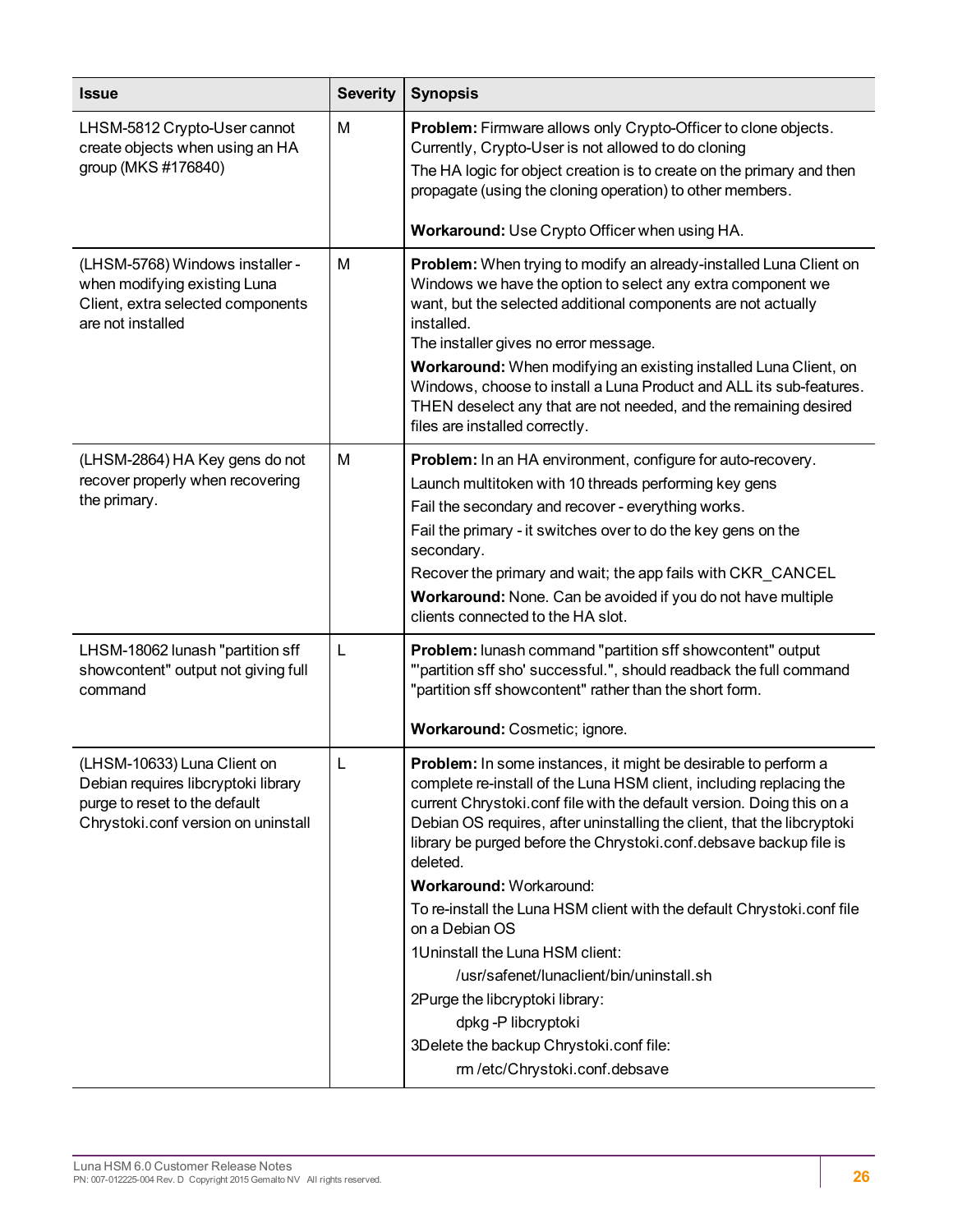| <b>Issue</b>                                                                                                                            | <b>Severity</b> | <b>Synopsis</b>                                                                                                                                                                                                                                                                                                                                                                                                                                                                                                                                                                                                              |  |
|-----------------------------------------------------------------------------------------------------------------------------------------|-----------------|------------------------------------------------------------------------------------------------------------------------------------------------------------------------------------------------------------------------------------------------------------------------------------------------------------------------------------------------------------------------------------------------------------------------------------------------------------------------------------------------------------------------------------------------------------------------------------------------------------------------------|--|
|                                                                                                                                         |                 | 4Re-install the Luna HSM client:<br><path>/install.sh</path>                                                                                                                                                                                                                                                                                                                                                                                                                                                                                                                                                                 |  |
| (LHSM-10163) SFF remote backup -<br>Unknown Command Displayed on<br><b>PED</b>                                                          | L               | Problem: During SFF backup over Remote PED, "Unknown<br>Command" is observed on the PED followed by "Get Version".<br>This should be a message like "write to token"<br>Workaround: Ignore.                                                                                                                                                                                                                                                                                                                                                                                                                                  |  |
| (LHSM-10154) "cmu selfsign" fails<br>to display key handler for new<br>generated key                                                    | L               | Problem: Running "cmu selfsign" ends with generating a key. If the<br>command runs successfully, cmu is expected to display the new<br>generated key handler, but it does not.<br>Workaround: Issue "cmu list" to verify that the new key has been<br>created.                                                                                                                                                                                                                                                                                                                                                               |  |
| (LHSM-10153) windows Client -<br>cmu importkey gives wrong error<br>message                                                             | L               | Problem: The cmu utility returns "Buffer too small" instead of<br>"wrong password" against "cmu importkey" cmd.<br>Workaround: Be aware that the message is wrong, and re-try with<br>the correct password.                                                                                                                                                                                                                                                                                                                                                                                                                  |  |
| (LHSM-9889) User loses pub key<br>authentication after sysconf<br>backup/restore                                                        | L               | <b>Problem: After:</b><br>1) Run sysconf config backup<br>2) Run sysconf config factory Reset<br>any existing named user is no longer able to log in with public key<br>authentication.<br>Workaround: Recreate the named user (see issue LHSM-9888).<br>Upload a public key and re-establish public key authentication for<br>each such user.                                                                                                                                                                                                                                                                               |  |
| (LHSM-9816) All other crypto ops to<br>same HSM halt during init phase of<br>SFF backup, recover slightly during<br>object backup phase | L               | Problem: When performing any kind of multitoken cryptographic<br>operation, and a Small Form Factor Backup operation is started on<br>the same HSM, all other cryptographic operation ceases during the<br>eToken initialization phase of the operation. This can take 2-3<br>minutes. After the eToken initialization stage, crypto operations<br>recover somewhat, but not to full speed, until backup completes.<br>Workaround: Simply be aware that Luna PED operations and<br>prompting have always blocked crypto operations on the attached<br>HSM, and this continues with PED-mediated Small Form Factor<br>Backup. |  |
| (LHSM-9681) Incorrect error when<br>attempting to backup symmetric<br>keys with symmetric SFF turned off.                               | L               | Problem: Attempted to back up 2 symmetric keys with SFF<br>symmetric policy turned off for the partition.<br>The objects did not backup, but an overall message said success<br>backing up 2 objects.<br>Iunacm:> par archive backup -slot eToken -label G5Backup<br>WARNING: continuing the backup operation will wipe out all keys on<br>the backup token!<br>Are you sure you wish to continue?<br>Type 'proceed' to continue, or 'quit' to quit now -> proceed                                                                                                                                                           |  |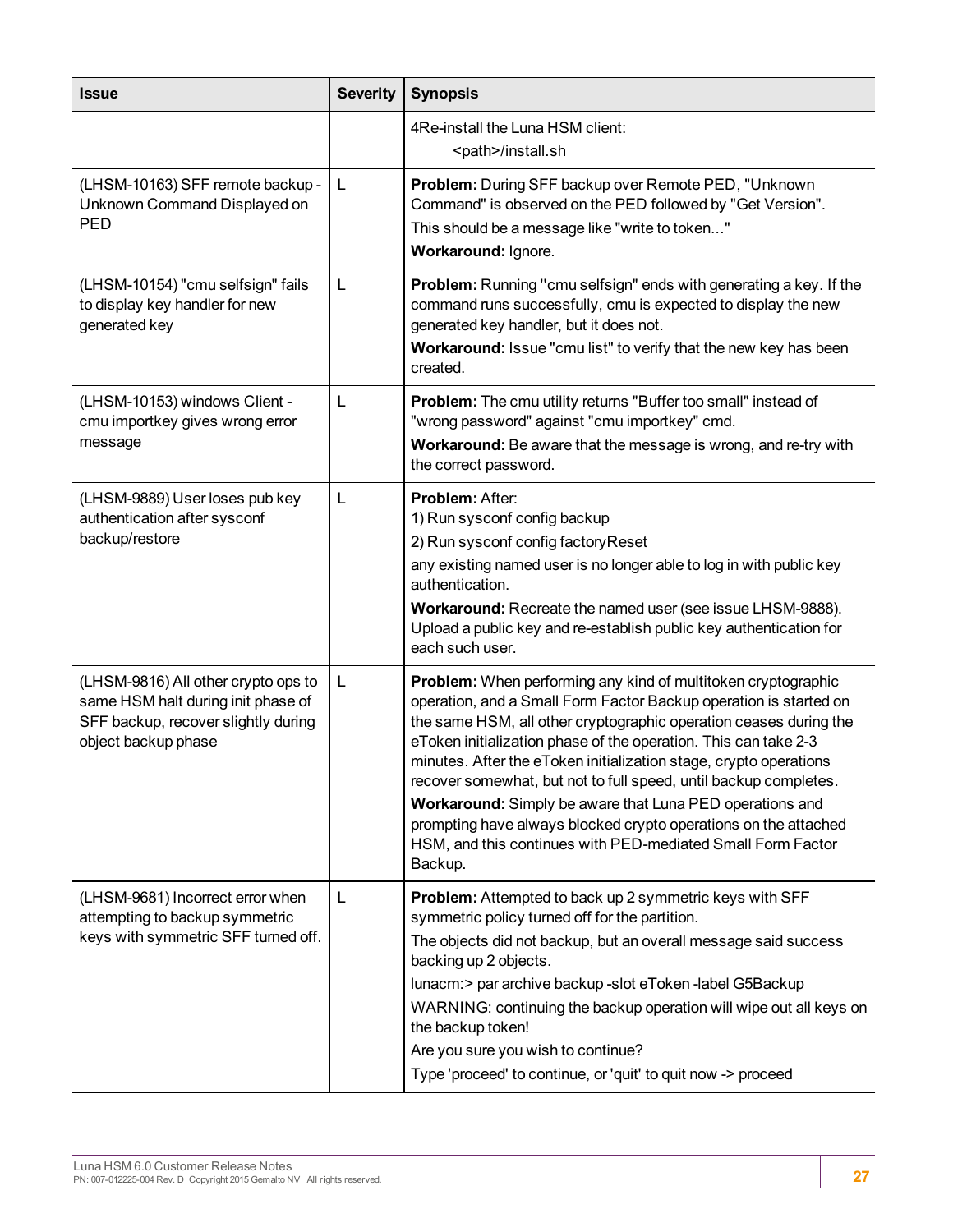| <b>Issue</b>                                                                         | <b>Severity</b> | <b>Synopsis</b>                                                                                                                                                                                                                                                                                                                                                                                                                                                                                                                                                                                                                                                                                                                                                                                                                                                                                                                                                                                                                                                                                                                                       |  |
|--------------------------------------------------------------------------------------|-----------------|-------------------------------------------------------------------------------------------------------------------------------------------------------------------------------------------------------------------------------------------------------------------------------------------------------------------------------------------------------------------------------------------------------------------------------------------------------------------------------------------------------------------------------------------------------------------------------------------------------------------------------------------------------------------------------------------------------------------------------------------------------------------------------------------------------------------------------------------------------------------------------------------------------------------------------------------------------------------------------------------------------------------------------------------------------------------------------------------------------------------------------------------------------|--|
|                                                                                      |                 | Operation in progress, please wait.<br>(1/2): Backing up object with handle 22 Failure<br>(2/2): Backing up object with handle 25 Failure<br>WARNING: Errors occurred while backup up one or more keys.<br>Backup Complete.<br>2 objects have been backed up to partition G5Backup<br>on the backup device<br>Command Result: 0x63 (CKR_KEY_TYPE_INCONSISTENT)<br>lunacm:><br>If some objects do not backup due to policy settings, a better<br>message should be presented, such as "Some or all objects failed to<br>backup due to policy restrictions on the current partition" or similar.<br>This should replace the current bad grammar warning: "WARNING:<br>Errors occurred while backup up one or more keys."<br>Workaround: Ignore messages like "2 objects have been backed<br>up to partition" when other messages indicate individual failures.                                                                                                                                                                                                                                                                                          |  |
| (LHSM-6986) Warning from install<br>script on Debian 6/64 client install             | L               | Problem: During the full client install this warning/error appeared:<br>Unpacking lunajmt (from lunajmt_5.3.0-9_amd64.deb)<br>Setting up lunajmt (5.3.0-9)<br>Adding new version of lunajcprov<br>/usr/safenet/lunaclient/debian_pkgs<br>Use of uninitialized value \$postinst in length at<br>/usr/share/perl5/Alien/Package/Deb.pm line 741.<br>Workaround: The error appears to be a harmless coding issue in<br>/usr/share/perl5/Alien/Package/Deb.pm which comes with the alien<br>package. Ignore the message.                                                                                                                                                                                                                                                                                                                                                                                                                                                                                                                                                                                                                                  |  |
| (LHSM-6945 MKS160706) Handling<br>of PEDId parameter is inconsistent<br>or confusing | L               | <b>Problem:</b> Currently, whether an application uses the remote or the<br>local PED is determined by the existence of the PEDId=[0 1]<br>parameter in the 'Luna' section of Crystoki.conf. If this parameter<br>does not exist, applications will always try to use the local PED,<br>even if one is not attached. There is currently no way of setting this<br>through any of the applications (lunacm or ckdemo), so the user<br>must manually edit this file - not a preferred method.<br>Lunacm, ckdemo, and multitoken all allow the user to specify the<br>PED id, either on the command line or via a menu selection, but this<br>works only for one specific session in the given application.<br>Also, commands initrpv and deleterpv are executed only on a locally-<br>attached PED. However, the applications which invoke these<br>functions will simply use whatever PED id is currently specified for<br>that session (or the default from Crystoki.conf). So these commands<br>might incorrectly attempt to invoke a remote PED.<br>Workaround: Modify the configuration file, or specify at the<br>command line for each instance. |  |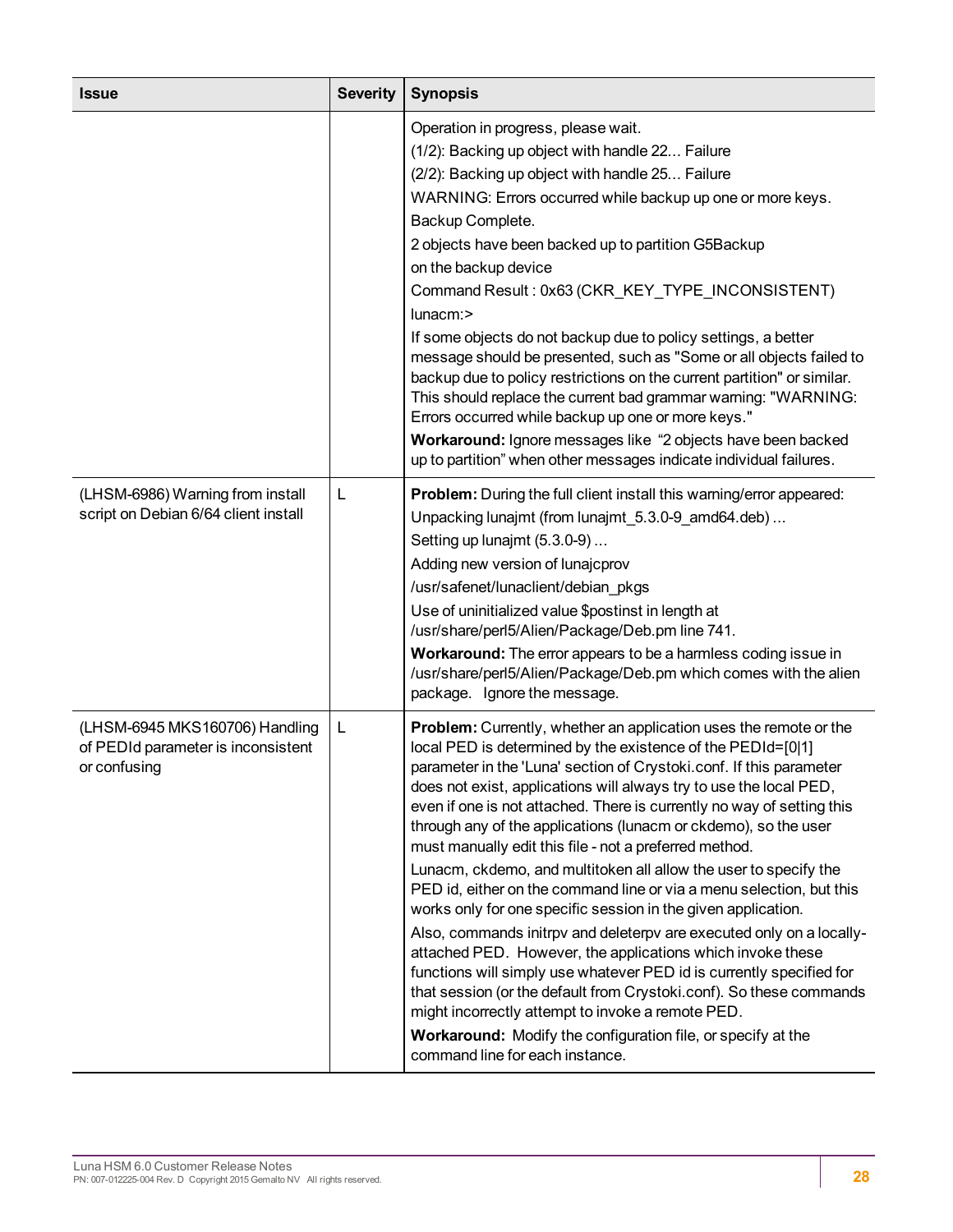# <span id="page-28-0"></span>**Resolved Issues**

This section lists the issues known to exist in the product at the time of release. The following table defines the severity of the issues listed in this section.

| <b>Priority</b> | <b>Classification</b> | <b>Definition</b>                |
|-----------------|-----------------------|----------------------------------|
| С               | Critical              | No reasonable workaround exists. |
| н               | High                  | Reasonable workaround exists.    |
| M               | Medium                | Medium level priority problems.  |
|                 | LOW                   | Lowest level priority problems.  |

## <span id="page-28-1"></span>**List of Resolved Issues**

| <b>Issue</b>                                                                    | <b>Severity</b> | <b>Synopsis</b>                                                                                                                                                                                                                                                                                                                                                                                                                                                                                                                                                                                                                                                                                     |
|---------------------------------------------------------------------------------|-----------------|-----------------------------------------------------------------------------------------------------------------------------------------------------------------------------------------------------------------------------------------------------------------------------------------------------------------------------------------------------------------------------------------------------------------------------------------------------------------------------------------------------------------------------------------------------------------------------------------------------------------------------------------------------------------------------------------------------|
| (LHSM-14232) Corrupt IV<br>for AES-CTR                                          | H               | Problem: The AES-CTR mechanism incorrectly encrypts multi-part<br>operations on the HSM (single-part operations are fine). The multi-part<br>operation succeeds and data is encrypted. But the wrong IV gets used for<br>second and subsequent updates in the multi-part operation. The encrypted<br>data can later be decrypted by the HSM. However, the encrypted data<br>cannot be decrypted by non-Gemalto HSMs that support the AES-CTR<br>mechanism. This issue applies to Luna SA and Luna PCI-E only. It does<br>not occur on Luna G5.<br>Resolution: This issue is fixed in firmware 6.22.0. Decrypt data previously<br>encrypted, upgrade the firmware to 6.22.0 and re-encrypt the data. |
| (LHSM-11879) CKR<br><b>DEVICE ERROR with</b><br>AES GCM                         | м               | Problem: If you use an AES key for a GCM operation with an AAD<br>(additional authentication data) length that is a multiple of 4-bytes, and later<br>use the same key for another GCM operation with an AAD length that is<br>not a multiple of 4 bytes, the HSM will halt.<br>This issue applies to Luna SA and Luna PCI-E only. It does not occur on<br>Luna G5.<br><b>Resolution:</b> This issue is fixed in firmware 6.22.0 and Multitoken.                                                                                                                                                                                                                                                    |
| (LHSM-10592) LunaClient<br>Windows services<br>dependency on printer<br>service | H               | <b>Problem:</b> It was found that several LunaClient services, on Windows<br>platforms, depend on print "Spooler" services. That dependency should be<br>removed.<br>Resolution: Printer service "Spooler" dependency is now removed from<br>all LunaClient services on Windows.                                                                                                                                                                                                                                                                                                                                                                                                                    |
| (LHSM-10583) MS-CSP to<br>LunaKSP migration<br>incomplete                       | M               | <b>Problem:</b> the KSP version of ms2luna migrates keys, but does not change<br>the proper pointers for SafeNet to take over; if applications are stopped<br>they might not restart, complaining that they can no longer find the private<br>key for the certificate.<br>Steps to reproduce:<br>• create a software CA                                                                                                                                                                                                                                                                                                                                                                             |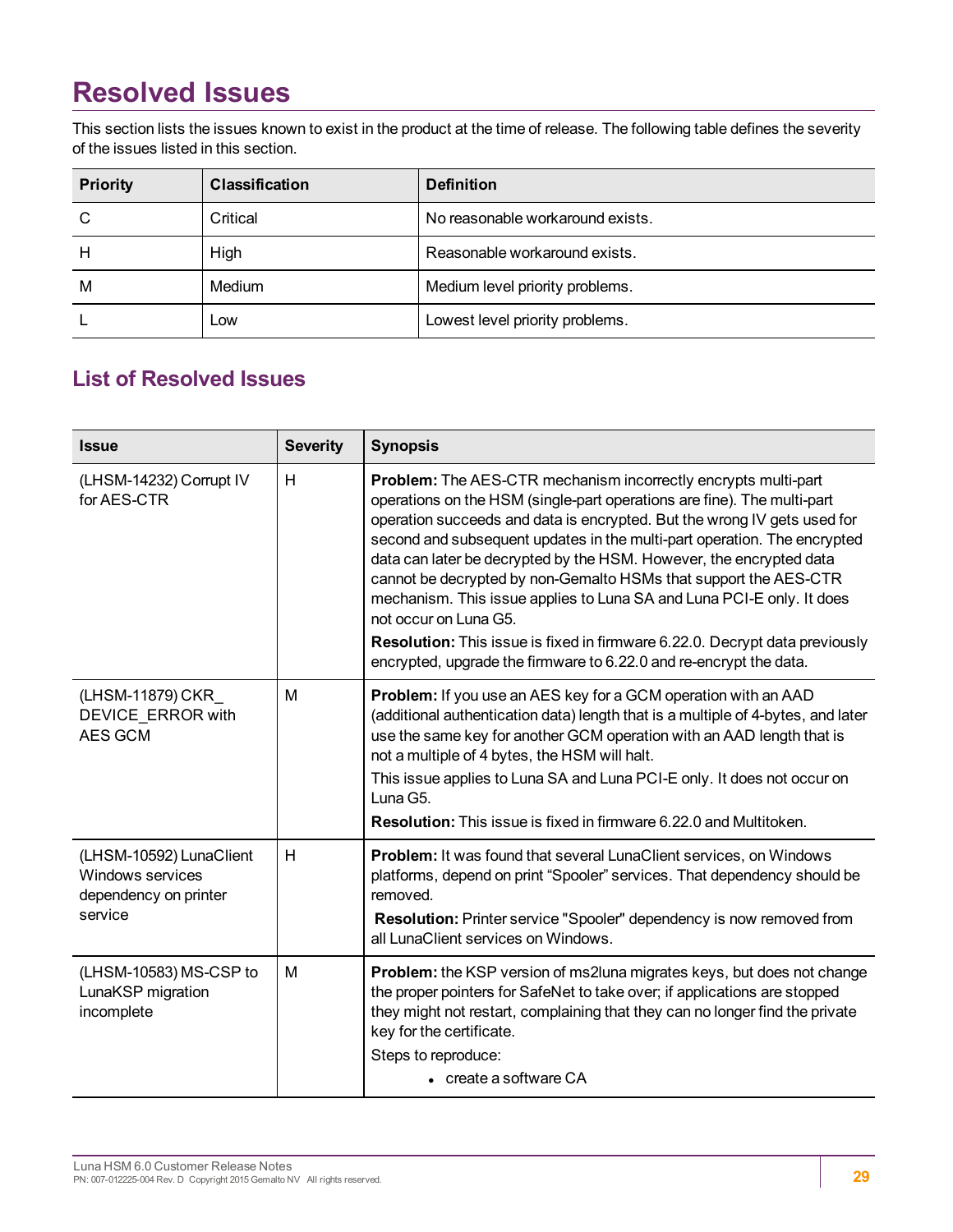| <b>Issue</b>                                                                                           | <b>Severity</b> | <b>Synopsis</b>                                                                                                                                                                                                                                                                                                                                                                                                                                                |
|--------------------------------------------------------------------------------------------------------|-----------------|----------------------------------------------------------------------------------------------------------------------------------------------------------------------------------------------------------------------------------------------------------------------------------------------------------------------------------------------------------------------------------------------------------------------------------------------------------------|
|                                                                                                        |                 | • Install/configure base Luna HSM client,                                                                                                                                                                                                                                                                                                                                                                                                                      |
|                                                                                                        |                 | • register partition via KSP                                                                                                                                                                                                                                                                                                                                                                                                                                   |
|                                                                                                        |                 | • run ms2luna and provide the thumbprint of the cert that<br>the CA is using                                                                                                                                                                                                                                                                                                                                                                                   |
|                                                                                                        |                 | • verify that keys have been copied to HSM                                                                                                                                                                                                                                                                                                                                                                                                                     |
|                                                                                                        |                 | $\bullet$ in CA Management see what provider is being used $-$ it<br>shows that the Microsoft RSA Provider (or whatever<br>was selected) is still in use                                                                                                                                                                                                                                                                                                       |
|                                                                                                        |                 | • stop/restart the $CA$ – this fails and generates an error.                                                                                                                                                                                                                                                                                                                                                                                                   |
|                                                                                                        |                 | <b>Resolution:</b> This issue is fixed in release 6.0.                                                                                                                                                                                                                                                                                                                                                                                                         |
| (LHSM-9418) Luna<br>JavaDocs missing<br>documentation for<br>LunaSlotManager.reinitialize<br>() method | M               | <b>Problem:</b> Some Javadoc entries that are available in Linux are not found<br>when LunaClient 5.4.1/5.4.2 is installed on Windows.<br><b>Resolution:</b> Fixed in Luna HSM 6.0.                                                                                                                                                                                                                                                                            |
| (LHSM-9817) multitoken<br>errors with rsa operations in<br>FIPS mode                                   | M               | Problem: multitoken generates an error when attempting RSA 2048 or<br>RSA 4096 sigver against an HSM in FIPS approved operation mode. Due<br>to FIPS restrictions on data size, smaller sizes are refused when the HSM<br>is in FIPS mode. However, 2048 is the new minimum size and should have<br>been accepted by multitoken.<br>Resolution: This is expected behavior due to the new FIPS-compliance<br>changes that were enacted in Luna HSM release 5.4. |
| (LHSM-6864) Client: not all<br>tools work when 32bit lib<br>used on windows 64bit OS                   | M               | Problem: With this release, we provide only the 32bit library on windows<br>64bit OS to support customer's 32bit app in windows 64bits OS; we do not<br>support our tools - like lunacm, vtl etc<br>Resolution: Installation documentation updated.                                                                                                                                                                                                            |
| (LHSM-5827) pedserver<br>cannot be started due to<br>"LOGGER_init failed"                              | M               | <b>Problem:</b> Occasionally pedserver can fail stop/start with message.<br>PedServer.exe mode start<br>LOGGER init failed<br>Failed to initialize the logger. Exiting<br>Resolution: Instructions now emphasize that pedserver.exe must run in<br>an Administrator Command Prompt, and will fail if run in a non-<br>Administrator command session.                                                                                                           |
| (LHSM-5811, MKS#176989)<br>lunacm and ckdemo display<br>negative numbers for HA<br>slot                | М               | Problem: With command lunacm:>ha list<br>HA Group Number displays a negative number.<br>However command "slot list" displays a proper number for HSM Serial<br>Number<br>In ckdemo choose option (11) Slot Info, then select an HA Virtual Card<br>Slot, no serial number information displayed for group or member. However<br>option (12) Token Info has more details about the slot.<br>Resolution: Fixed.                                                  |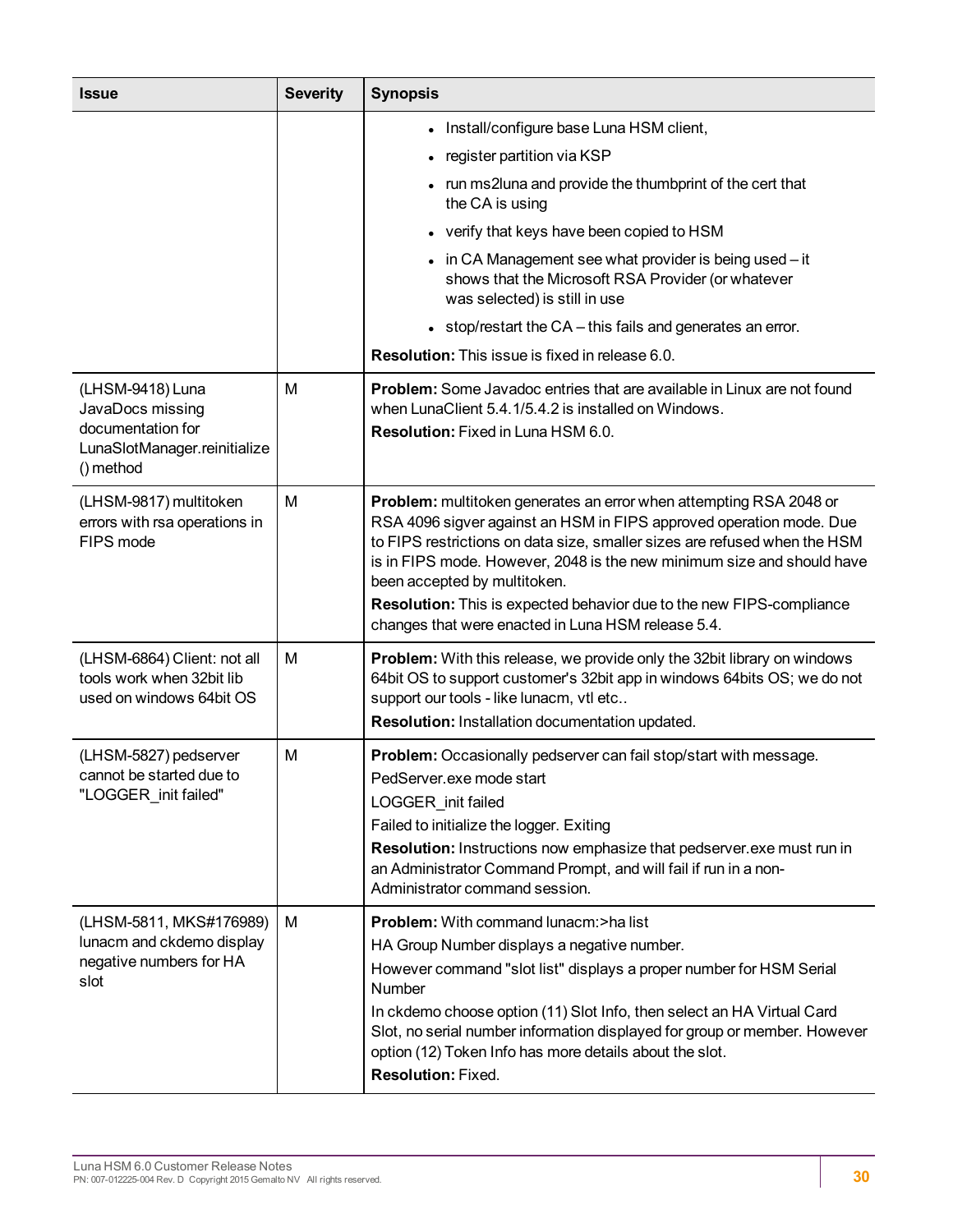| <b>Issue</b>                                                                                                       | <b>Severity</b> | <b>Synopsis</b>                                                                                                                                                                                                                                                                                                                                                                                                                                                                                                                                                                                                                                                                                                                                           |  |
|--------------------------------------------------------------------------------------------------------------------|-----------------|-----------------------------------------------------------------------------------------------------------------------------------------------------------------------------------------------------------------------------------------------------------------------------------------------------------------------------------------------------------------------------------------------------------------------------------------------------------------------------------------------------------------------------------------------------------------------------------------------------------------------------------------------------------------------------------------------------------------------------------------------------------|--|
| (LHSM-5793) appliance: "err<br>Luna PED Client[2228]:<br>error: 0: Error scanning log<br>files"                    | М               | Problem: Seeing "err Luna PED Client[2228]: error : 0 : Error scanning log<br>files", and all logs remain in HSM and are not transferred to host.<br><b>Resolution:</b> Fixed in Luna HSM 6.0.                                                                                                                                                                                                                                                                                                                                                                                                                                                                                                                                                            |  |
| (LHSM-14005) Local PED<br>communication protocol not<br>designed for backups larger<br>than 10 kbits.              | H               | <b>Problem:</b> The local PED uses a communication protocol that was not<br>designed to carry the large amounts of data required to perform some SFF<br>backup operations.<br>Resolution: SFF Backup documentation amended to recommend using<br>Remote PED.                                                                                                                                                                                                                                                                                                                                                                                                                                                                                              |  |
| (LHSM-9737) eToken<br>objects number wrong after<br>power loss at pedserver                                        | M               | Problem: During Small Form Factor backup, if power outage or machine<br>reboot occurs at pedserver host, backup fails with "device error". If eToken<br>contents are checked, output shows a huge number objects obviously not<br>correct:<br>lunacm:>par ar c -s etoken<br>Listing all objects<br>Found 412316860869 backup objects:<br>Partition: etoken_bck<br><b>Object Type: Partition</b><br>Object UID: 6b00000c48180000ee5a0200<br>backup failure<br>(14231/14232): Backing up object with handle 14322 Failure (CKR<br>DEVICE ERROR)<br>(14232/14232): Backing up object with handle 11817 Failure (CKR_<br>DEVICE_ERROR)<br>Backup Complete.<br>14232 objects have been backed up to partition etoken_bck<br>Resolution: Fixed in Luna HSM 6.0. |  |
| (LHSM-10540) SNMP:<br>Subagent fails to<br>automatically reconnect<br>when Service's restart<br>subcommand is used | M               | <b>Problem:</b> When restart is issued, the NET-SNMP subagent loses its<br>connection when the snmp service stops; as it should. - However it does<br>not reconnect once the service is back up.<br><b>Resolution:</b> Fixed in Luna HSM 6.0.                                                                                                                                                                                                                                                                                                                                                                                                                                                                                                             |  |
| (LHSM-10174) Add ECDSA<br>to "my public-key list"                                                                  | M               | Problem: "my public-key list" does not show the ECDSA fingerprint.<br>Steps to reproduce.<br>1) On a linux client with openssh6.2 that supports ECDSA, generate<br>ECDSA key pair "ssh-keygen -q -t ecdsa -f id_ecdsa -N "" "<br>2) Copy the ecdsa pub key to SA appliance.<br>3) Add the key "my public-key add id_ecdsa.pub"<br>4) Try ssh access the SA using the ecdsa key and it is successful.<br>-sh-3.2# ssh admin@172.20.9.62 -i id_ecdsa<br>Last login: Mon Feb 3 10:06:26 2014 from 172.20.9.61                                                                                                                                                                                                                                                |  |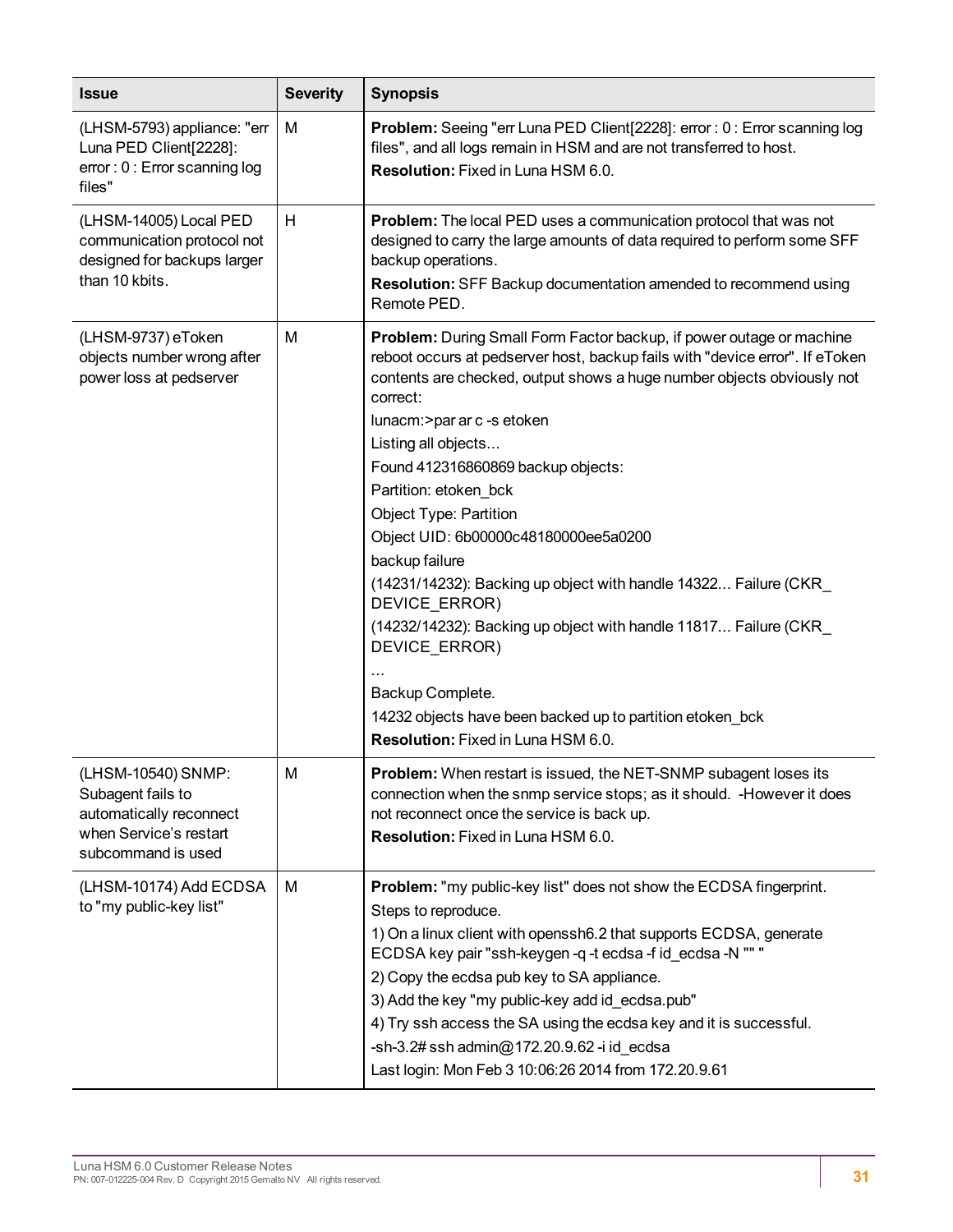| <b>Issue</b>                                                                                                                                                     | <b>Severity</b> | <b>Synopsis</b>                                                                                                                                                                                                                                                                                                                                                                                                        |
|------------------------------------------------------------------------------------------------------------------------------------------------------------------|-----------------|------------------------------------------------------------------------------------------------------------------------------------------------------------------------------------------------------------------------------------------------------------------------------------------------------------------------------------------------------------------------------------------------------------------------|
|                                                                                                                                                                  |                 | Luna SA 5.4.1-1 Command Line Shell - Copyright (c) 2001-2014 SafeNet,<br>Inc. All rights reserved.<br>[local_host] lunash:>exit<br>5) Run "my public-key list", the ecdsa key is not displayed<br>Resolution: Fixed in Luna HSM 6.0.                                                                                                                                                                                   |
| (LHSM-10109) "hsm driver<br>timeout set" doesn't display<br>error when no value passed<br>in                                                                     | м               | Problem: In Luna SA, from lunash command line, run "hsm driver timeout<br>set" without including a value; lunash shows 'success' and no error<br>message.<br>Example:<br>[myluna] lunash:>hsm driver timeout set<br>Command Result : 0 (Success).<br>Resolution: Fixed in Luna HSM 6.0.                                                                                                                                |
| (LHSM-9883) Lunash fails to<br>shut down certmonitord<br>service                                                                                                 | L               | <b>Problem:</b> Command "ntls certificate monitor disable" in lunashshows that<br>cert monitor was disabled, but in fact the command failed to shut down<br>certmonitord service.<br>Resolution: Fixed in Luna HSM 6.0.                                                                                                                                                                                                |
| (LHSM-9820) Package<br>listfile displays all packages                                                                                                            | L               | Problem: The command "package listf" should return only uploaded-but-<br>not-yet-installed packages, but successfully installed packages are shown<br>as well.<br><b>Resolution:</b> Fixed in Luna HSM 6.0.                                                                                                                                                                                                            |
| (LHSM-6856) appliance:<br>status of "HSM Admin login<br>attempts left" in hsm show<br>command shows incorrectly<br>after three consecutive hsm<br>login failures | M               | Problem: After three consecutive hsm login failures, "HSM Admin login<br>attempts left" in output of hsm show command still shows "1 before HSM<br>zeroization!" while the HSM has been zeroized. It should show "hsm<br>zeroized".<br><b>Resolution:</b> Fixed in Luna HSM 6.0.                                                                                                                                       |
| (LHSM-5824, MKS161028)<br>unmasking has been set as<br>disallowed after migrating<br>Luna SA from 5.0                                                            | M               | Problem: After migrating a Luna SA from version 5.0, found that<br>unmasking in HSM policy has been set as disallowed which potentially<br>blocks key migration from a SIM configuration. This is a very rare case and<br>requires a destructive capability/policy change; a general solution is not<br>contemplated, due to the small number of customers potentially affected.<br>Resolution: Fixed in Luna HSM 6.0. |
| LUC-630                                                                                                                                                          | М               | Problem: On updating firmware for G5, a Device Error is returned.<br>However, the firmware is found to be updated after reboot.<br>Resolution: Fixed in Luna HSM 6.0.                                                                                                                                                                                                                                                  |

# <span id="page-31-0"></span>**Support Contacts**

| <b>Contact method</b> | <b>Contact</b> |
|-----------------------|----------------|
| <b>Address</b>        | SafeNet, Inc.  |